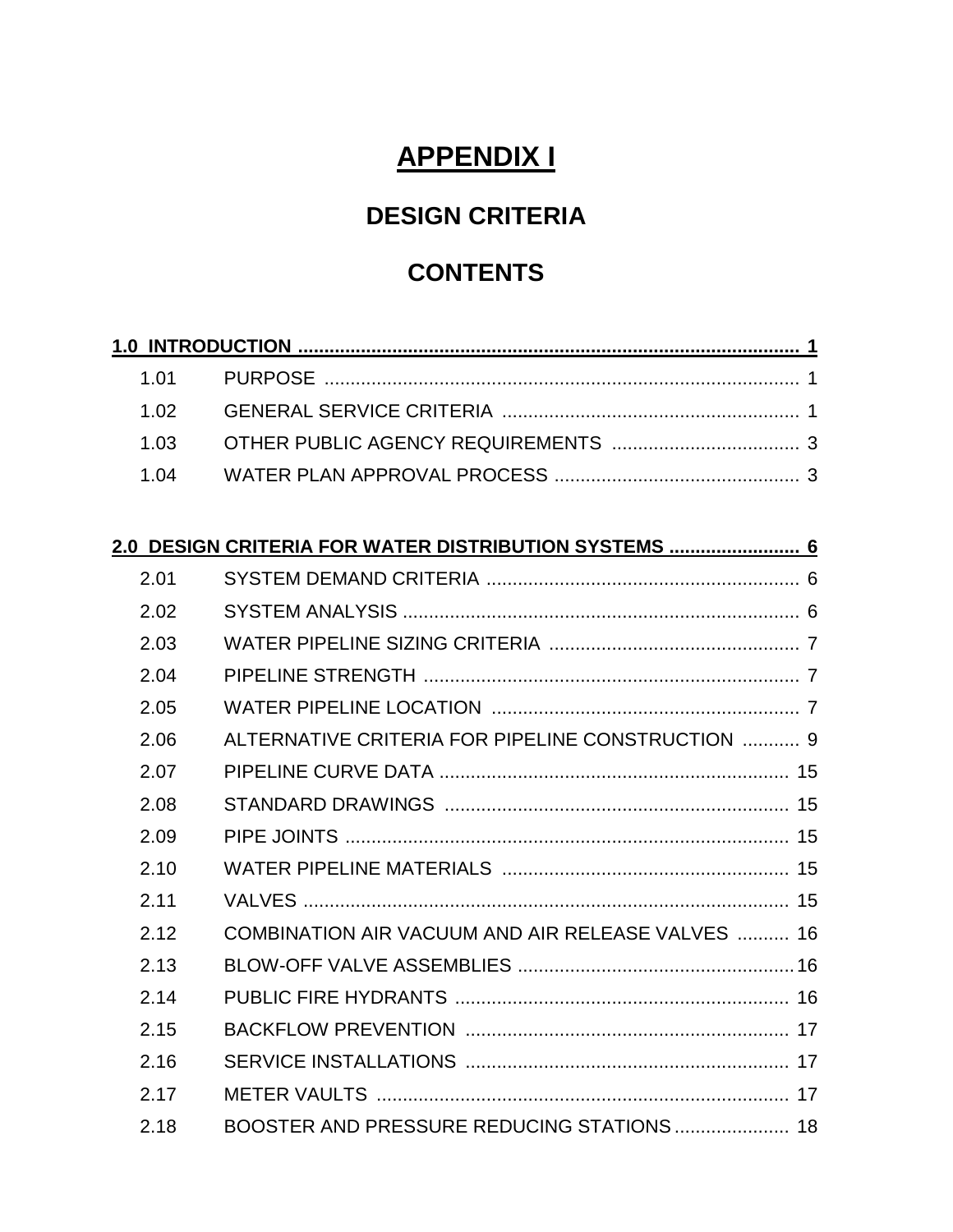| 3.02 |  |
|------|--|
| 3.03 |  |
| 3.04 |  |
| 3.05 |  |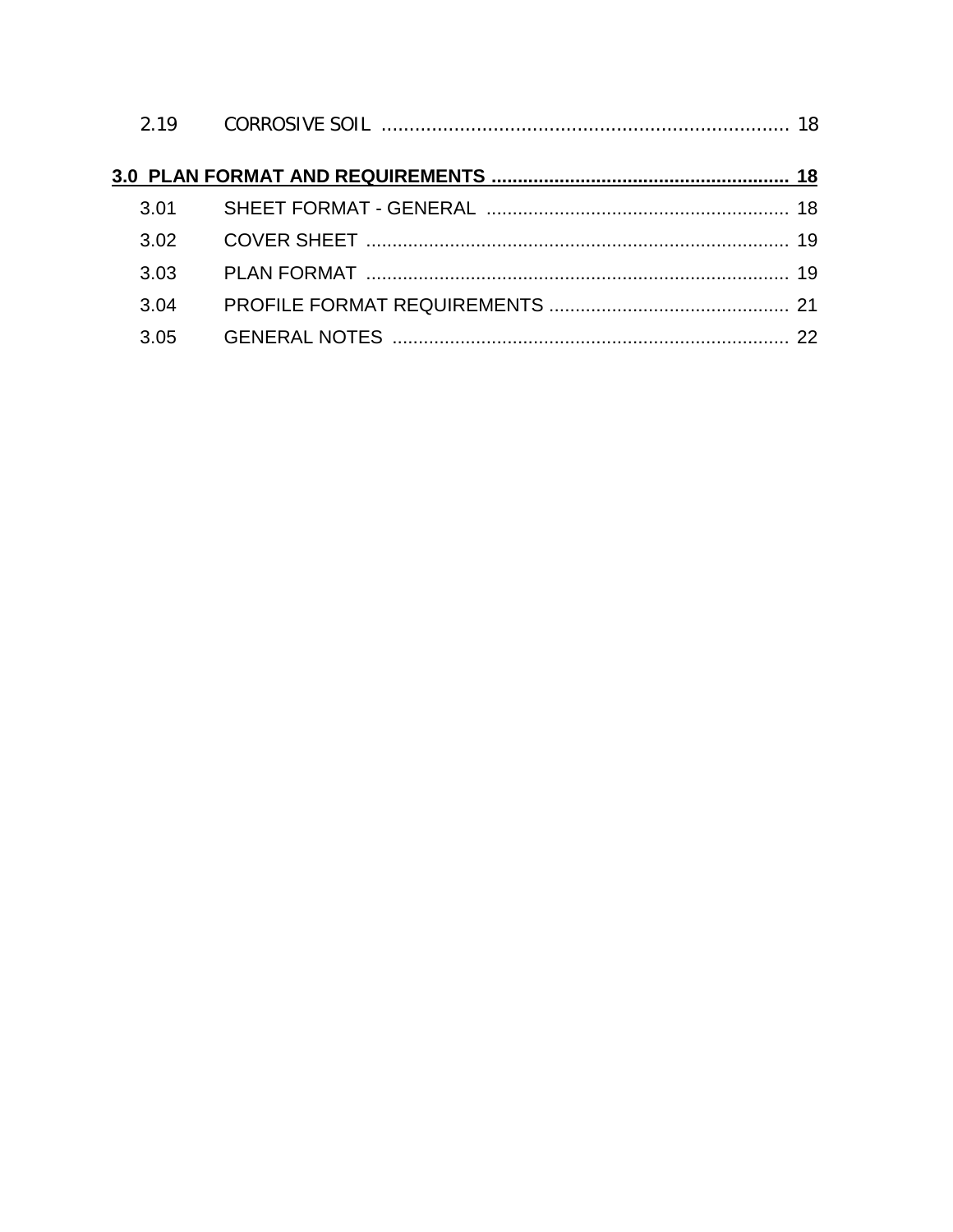## **1.0 INTRODUCTION**

The City of Riverside Public Utilities Water Division is a municipal utility with the mission of providing water supply and water resource management to the public in a safe, reliable, environmentally sensitive, and financially responsible manner.

## **1.01 PURPOSE**

This manual was developed to guide Developers and their Engineers through the process of design and construction of new public water facilities. The included information is pertinent to tract development and commercial buildings. If, after utilizing this handbook, you have any questions or comments regarding the contents, please contact the Water Engineering Development Services at (951) 826-5285.

## **1.02 GENERAL**

Within the Design Manual, the term "Water Division" means City of Riverside Public Utilities Water Division. "Developer's Engineer" means a currently licensed Registered Civil Engineer retained by the Owner or Developer to perform engineering for water systems in conjunction with land division development. "City" means City of Riverside.

The Water Division provides water service to properties located within the City of Riverside service area. If customers are outside the existing service area, they may be able to obtain service by annexing into the City or by seeking service from other nearby Public or Private Utility. The Water Division should be consulted for advice regarding service in any of the above circumstances.

Water facilities that are necessary to deliver sufficient water at adequate volume and pressure to the development will be required to be installed by the Developer. These facilities can include: water pipelines and related appurtenances, booster stations, water storage reservoirs, and pressure regulating stations, some of which may be offsite.

If water service is desired within the existing service area, service can normally be provided if the Developer meets the following conditions:

- 1. Designs, constructs, and dedicates to Water Division the necessary facilities. The Water Division will review all plans, and may revise, modify or request the redesign of any concepts, plans or details submitted. All plans must be approved and signed by Water Division prior to the issuance of a Construction Permit.
- 2. Grants fee title parcels and/or easements to Water Division on City prepared deed forms for all facilities not located within public right-of-way. Water facility easements shall be a minimum of 30 feet in width unless otherwise approved by the Water Division.
- 3. Pays current applicable fees in addition to completing the requirements listed above. Fees may include: Plan Check Fees, Connection Charges, Inspection Fees, Added Facilities Charges, Elevation Fees, Backup Capacity Fees, Service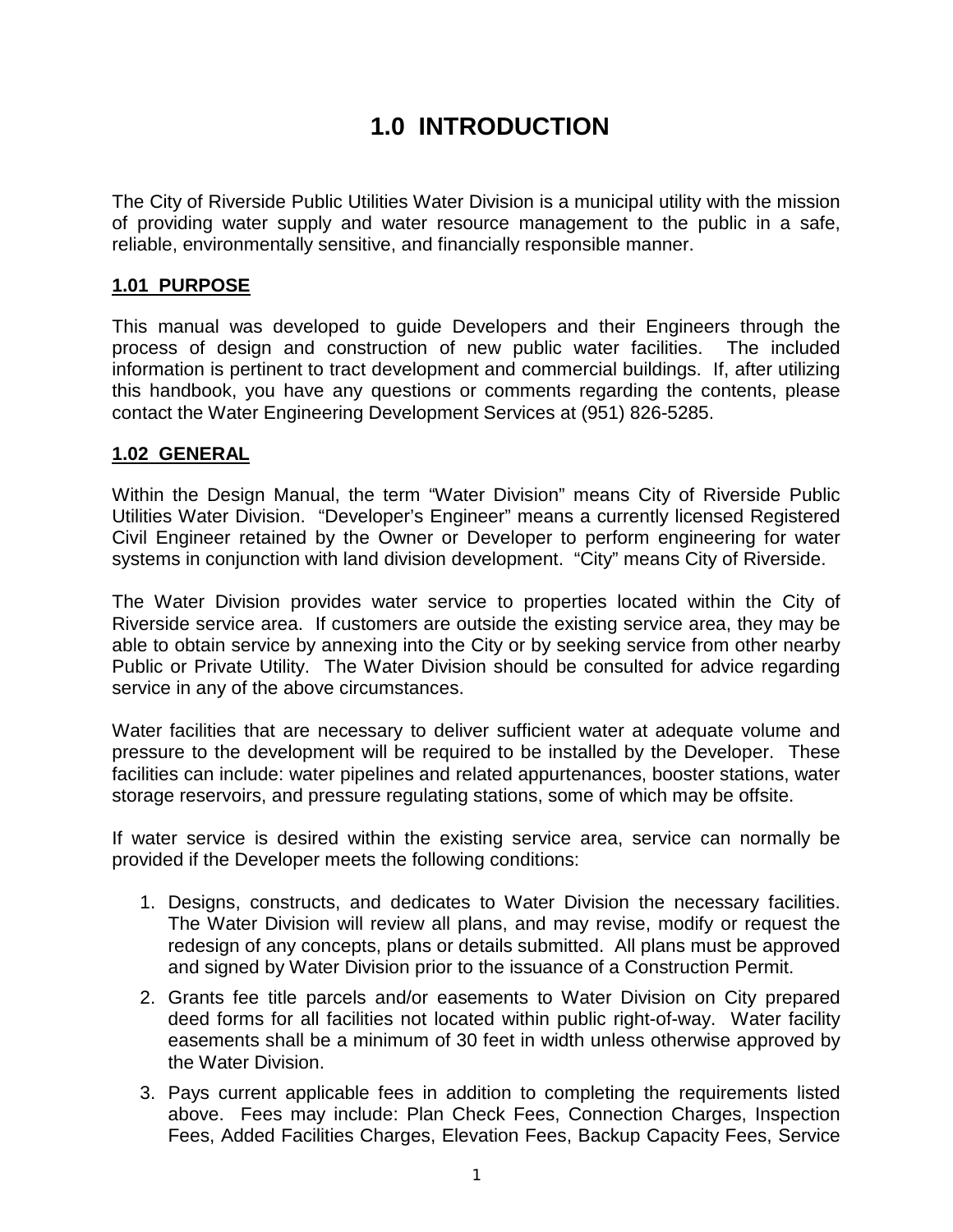Connection Fees, Meter charges and Distribution System Fees. Water Division should be consulted for current and applicable fees.

The procedures for the development of water systems for Tract Map, Parcel Map, and Single Lot development differ only slightly. The design standards contained herein are primarily prepared for Tract Map development, but can be used for all three types within the City of Riverside. The applicable minimum requirements are as follows:

- Design required facilities to Water Division's standards.
- Prepare water plans. Water Division has the authority to waive this requirement for single lot developments.
- Water Division's staff reviews and approves plans.
- Dedicate right-of-way for all facilities to be owned and operated by Water Division.
- Pay all necessary fees.
- Post bonds with Water Division, retain a qualified licensed Contractor, and provide proof of insurance.
- Fund and obtain inspection services by Water Division.
- Obtain a written "Notice to Proceed" before construction begins.
- Have an engineer certify that the proposed final road grade (as shown on the plan and approved by the City of Riverside Public Works Department) over the pipeline alignment has been achieved. If the existing surface of the alignment is not to be changed, it will be necessary to so certify.
- Construct facilities to Water Division's standards.
- Water Division's staff provides final approval of facilities constructed.
- Submit "as-built" plans (field changes recorded on prints of approved Plan) to Water Division.

For Water Division facilities outside of the Riverside City Limits, the following additional requirements are required:

- Submit plans to the applicable Riverside County departments for their review and approval. Signature blocks to be added to the cover sheet.
- Agreement for Construction, between the Developer and Water Division, to be executed prior to plan approval.

All costs will be the responsibility of the Developer.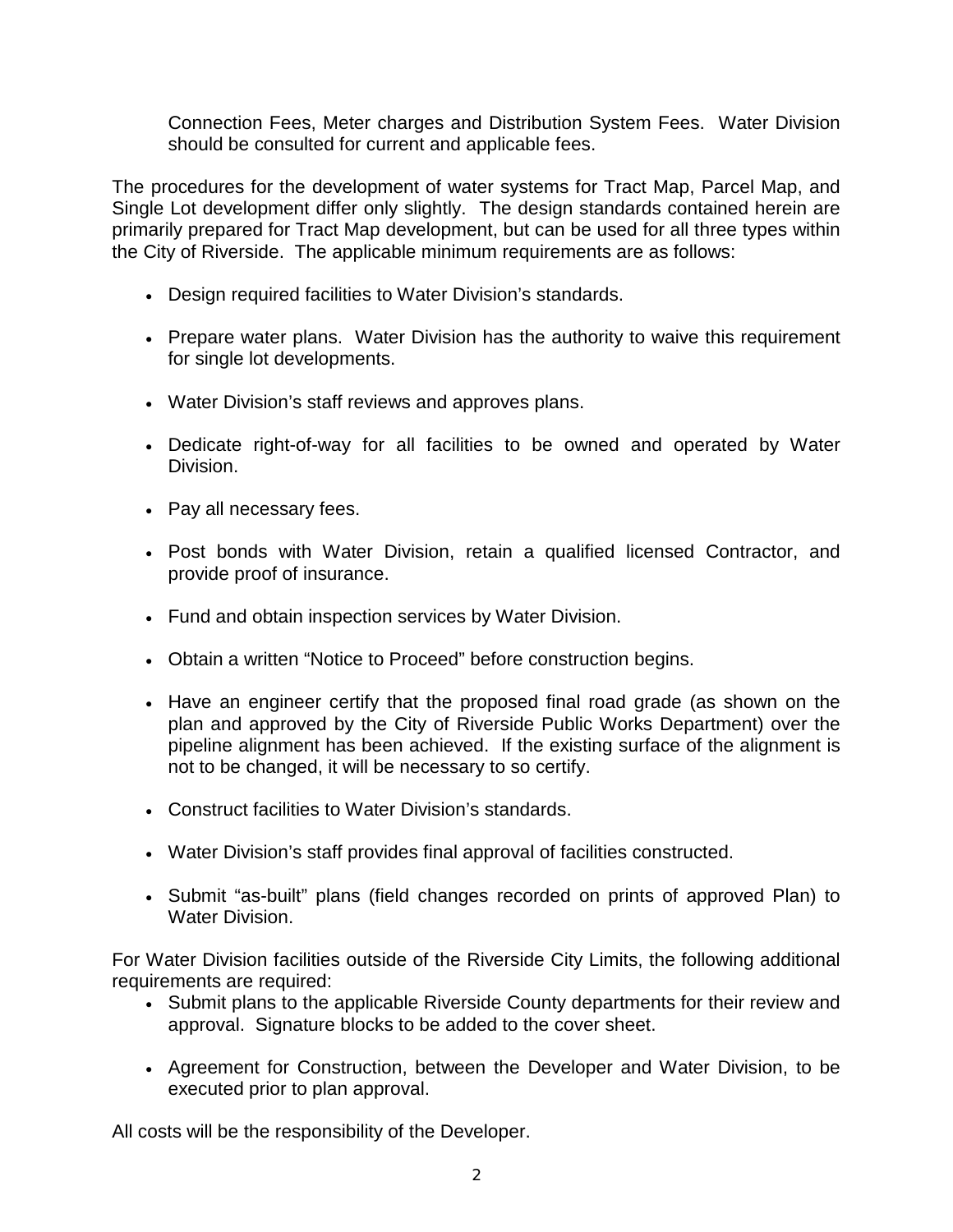### **1.03 OTHER PUBLIC AGENCY REQUIREMENTS**

The requirements for water plan design for public water facilities specified herein do not waive, nor are they intended to contradict any requirements of other legal governing public agencies.

Engineers designing water systems for inclusion in Water Division's system must be knowledgeable of and comply with the regulations of the State of California, the County of Riverside, the City of Riverside, or any other local agency having jurisdiction. These shall include Administrative Codes, Civil Codes, and Health Regulations.

#### **1.04 WATER PLAN APPROVAL PROCESS**

The Developer's Engineer must design the facilities and prepare the construction drawings (water plans) to Water Division's standards. Water Division will review all water plans and may revise, modify, or require redesign of the drawings, or details submitted. Once the water plans have been approved by the Water Division, the Developer has one year, from the approval date of the plans, to start construction. If more than one year has elapsed, the water plans will be voided and the project must go through a new plan check procedure before any construction can start. The steps required to obtain water plan approval are as follows:

1. Attend A Preliminary Planning Meeting.

This meeting is strongly suggested but is not a requirement. The Developer shall call the Water Division at 951-826-5285, to arrange a preliminary planning meeting to discuss the proposed project. At the preliminary planning meeting, submit a tentative tract map, or project site map with the preliminary water facilities shown. Upon review of the project, Water Division may require a preliminary hydraulic report and/or hydraulic network analysis.

Water Division will discuss the general location and size of required facilities as well as provide information on known existing Water Division facilities in the area. If available, Water Division will provide as-built plans for existing facilities.

2. Submit Preliminary Hydraulic Report and/or Hydraulic Network Analyses (if required).

If required, the preliminary hydraulic report and hydraulic network analyses must be submitted to Water Division for review and comments. The preliminary hydraulic report and/or hydraulic network analyses must be approved prior to submittal of any drawings for plan check. Once Water Division and the Developer's Engineer have agreed on a conceptual design, detailed plans may be prepared and submitted.

3. Submit first plan check with plan check application and deposit.

The submittals for first plan check shall consist of the following:

- 1. Two copies of the water construction plan.
- 2. One copy of the street improvement plan.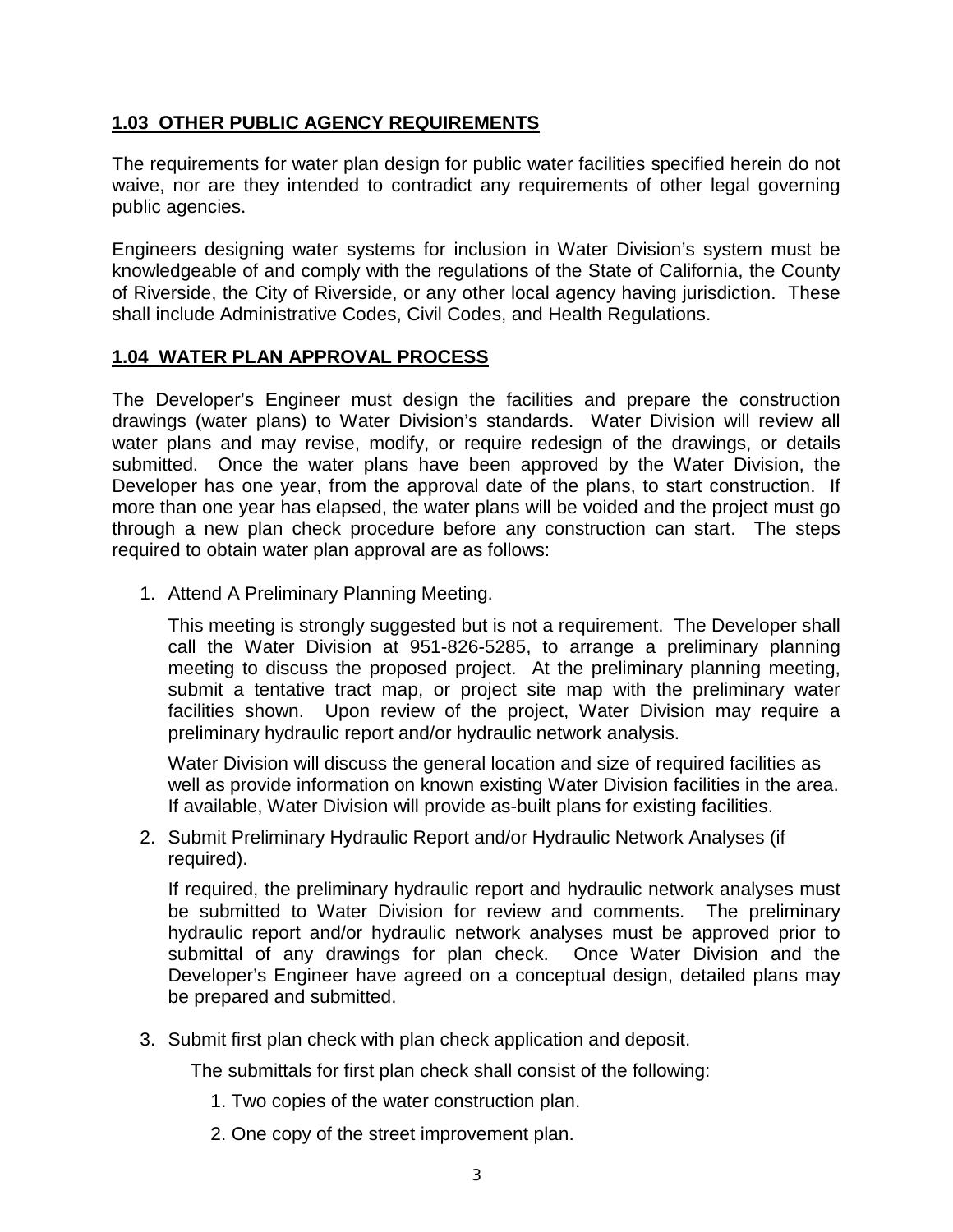- 3. One copy of the grading plan.
- 4. One copy of the storm drain plan.
- 5. One copy of the sewer plan.
- 6. Two copies of tentative Tract/Parcel Map.

7. One copy of Tract Phasing Map (including lot numbers and street names).

8. One copy of the Soil Report.

Submittals must be complete or they will be rejected. Each submittal shall include a transmittal listing all items submitted. Details regarding design criteria are included in Section 2.0. Details regarding preparation of plans are included in Section 3.0.

The Water Division's goal for the first plan check is 20 working days. The Water Division strives to meet these goals but the plan review time can vary depending on the number of plans in the review process, size of project, complexity of the plans, and the completeness of the plans. Water Division will provide comments on one set of the water plans and return them to Developer's Engineer for revisions. In addition, the Water Division will provide a copy of plan Check Required Item Checklist listing all required submittals.

After the first set of check prints are returned, no changes except those requested or approved by Water Division shall be made by the Developer's Engineer. If the Developer's Engineer wishes to make a change other than that requested by Water Division, a print marked with the proposed change in red pencil shall be submitted for approval. Only after written approval shall the original be changed. The authorized change shall be highlighted on the next recheck submittal. **Drawings that do not conform to CWD-010-1, CWD-010-2, and CWD-010-3, or other requirements contained in the Design Manual and/or that are unclear, misleading, or confusing will be subject to rejection without review**.

4. Submit subsequent plan checks.

For each subsequent plan check, Developer's Engineer must submit the following:

- All previous Water Division plan check sets.
- Two copies of the revised construction drawings.
- Any additional material requested.

Submittals must be complete or they will be rejected. If the drawings are not yet satisfactory, Water Division will make comments on one set of the drawings and return same to Developer's Engineer for revisions. This procedure will be repeated as necessary until the drawings are acceptable. If Developer's Engineer does not return the previous Water Division plan check sets, the plan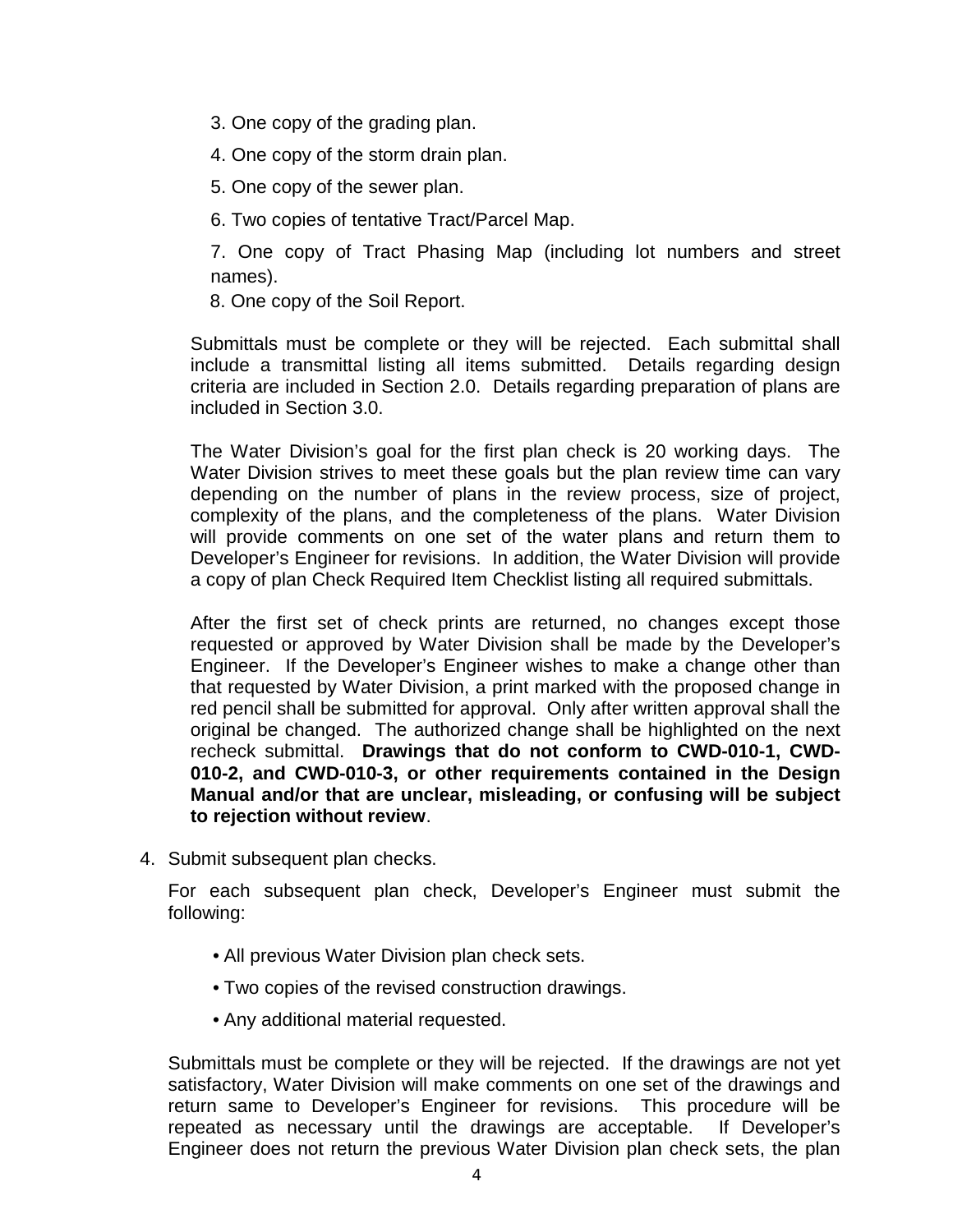check procedure will start from the beginning.

Water Division's goal is to complete all subsequent plan checks within 10 working days of receipt of a complete submittal. Plan review time may vary depending on the number of plans in the review process, size of project, complexity of plans, and completeness of plans.

5. Submit final Plans for approval.

After all plan checks are completed and the plans are acceptable to the Water Division, the original mylars must be submitted to Water Division for signature. The Developer must pay all required fees prior to final approval of the construction drawings.

6. Water Division Signs Plans.

Once all submittals have been completed to Water Division's satisfaction, the mylars will be signed. The Developer's Engineer is required to obtain signatures from all other agencies and provide Water Division with the original mylars and 2 sets of prints. Original water plan mylars become the property of the Water Division. Water Division will furnish the Developer with the pre-construction requirements.

Once signed, the originals cannot be modified without written permission from Water Division's Principal Engineer. Any modification after signing shall be noted in the plan's revision block.

Plan checks resubmitted after one year, regardless of number of previous submittals, will be deemed "expired". "Expired" plan checks resubmitted will be subject to Water Division's current Water Division design requirements, including the plan check fee, and considered a "first plan check submittal".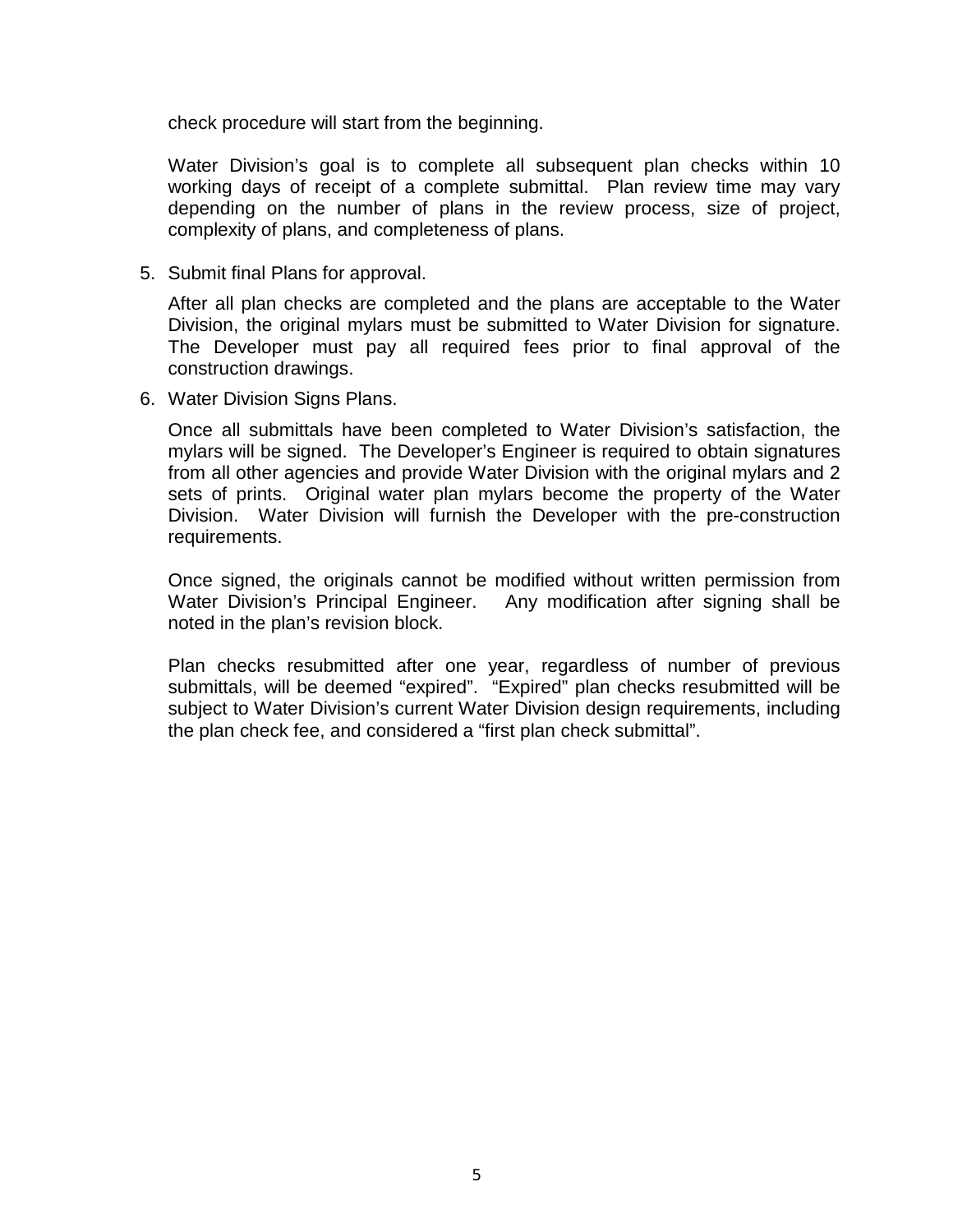## **2.0 DESIGN CRITERIA FOR WATER DISTRIBUTION SYSTEMS**

Water system improvements proposed for inclusion into Water Division's service area shall be designed in accordance with all appropriate AWWA standards and the following criteria:

### **2.01 SYSTEM DEMAND CRITERIA**

The Water Division reserves the right to determine criteria for each water system or sub-system based upon conditions that may exist for that particular location, anticipated level of development, planned use or other criteria.

Specific fire flow requirements shall be determined by the Water Division using the recommendations of the Fire Department. Fire flows for most areas will generally fall within the following limits:

| Single Family Residence w/sprinklers           | 500 gpm @ a minimum 20 psi         |
|------------------------------------------------|------------------------------------|
| Single Family Residence wo/sprinklers          | 1000 gpm @ a minimum 20 psi        |
| <b>Multiple Residential &amp; Condominiums</b> | 1500 gpm @ a minimum 20 psi        |
| Commercial                                     | 1750 - 8000 gpm @ a minimum 20 psi |
| Industrial                                     | 1750 - 8000 gpm @ a minimum 20 psi |

Commercial and industrial development requirements shall be analyzed separately based on the specific proposed project.

Water distribution pipelines to all service areas shall be looped to provide dual direction supply and system flexibility. Dead end mains are undesirable, but can be considered on a case-by-case basis.

#### **2.02 SYSTEM ANALYSIS**

The proposed water system shall be analyzed, if requested by the Water Division, for the following three conditions:

1. Peak hour demands with booster pumping plants on.

For the peak hour demand flow analysis, the pressure at each node shall be a minimum of 40 psi and a maximum of 125 psi.

2. Maximum day demand plus fire flow with booster pumping plants off.

For the maximum day demand plus fire flow analysis, fire flow should be selected for the worst-case scenario (typically the hydrant furthest from the connection(s) to Water Division's distribution system, at the highest system elevation) and as directed by Water Division's staff. The pressure at each node shall be a minimum of 20 psi and the maximum velocity in the pipelines shall be 10 feet per second.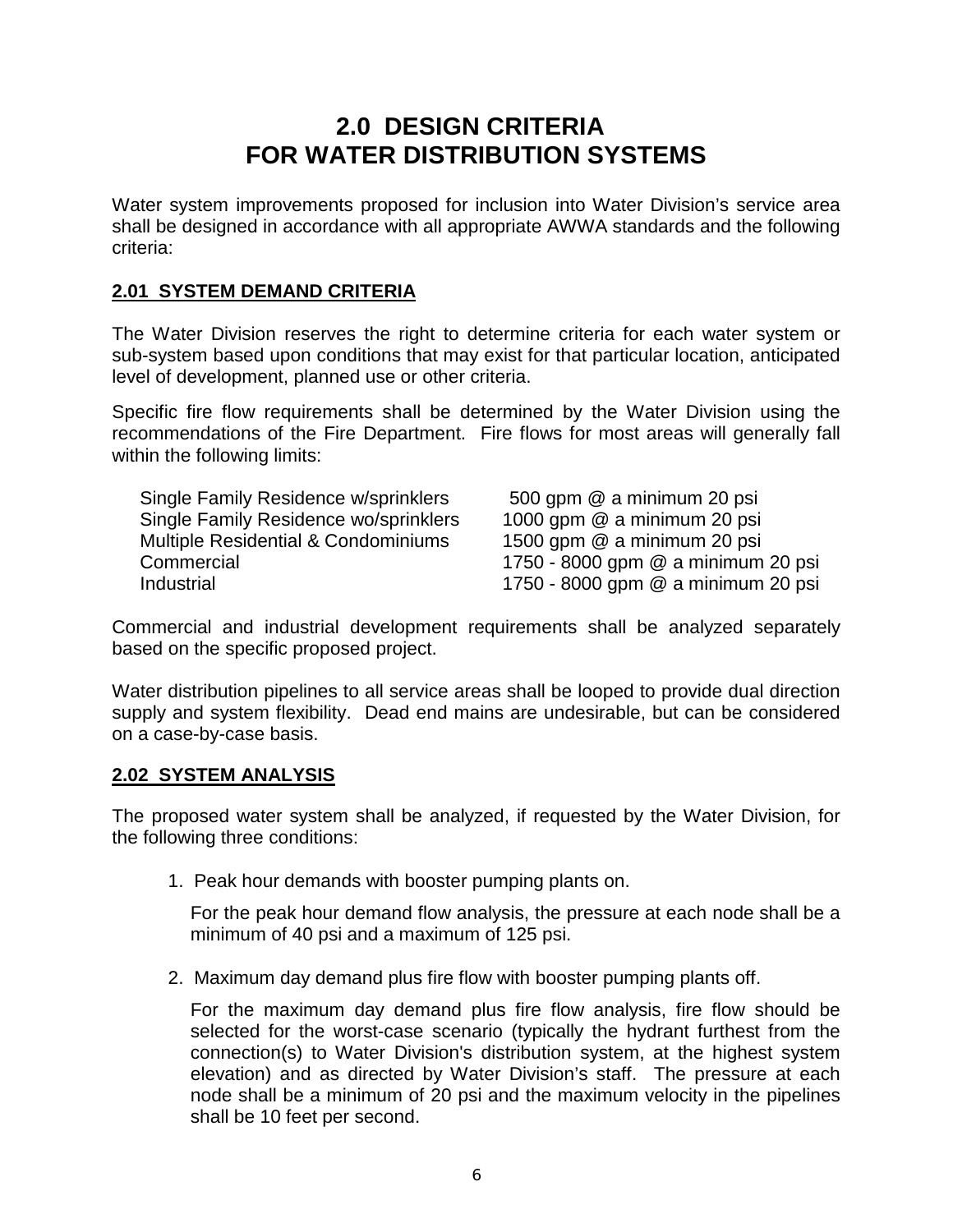3. Minimum hour demands with wells and boosters on.

For the minimum hour demand analysis, the maximum velocity in the pipelines shall be 6.0 feet per second and the maximum pressure at each node shall be 125 psi.

The Developer's Engineer will be required to submit an analysis of anticipated flow demands; average, maximum hour flow, and maximum day plus fire flow. Water Division shall accept or modify the submitted analysis.

## **2.03 WATER PIPELINE SIZING CRITERIA**

In residential zones, an 8-inch (I.D.) diameter D.I.P. line shall be the minimum standard size for water mains. A 4-inch D.I.P. may be used in single family residential cul-de-sac streets, not requiring fire hydrants and serving not more than 10 services.

For commercial and industrial zones, the minimum standard pipeline size shall be a 12 inch (I.D.) D.I.P. Larger size pipelines may be required to meet Fire Department flow requirements and/or high development flows. The zoning designations, per the City of Riverside Planning Department, for commercial districts are RO, CO, C-1, C-1-A, CL, C-2 and C-3. The zoning designations for industrial districts are MP, M-1, M-2, WC, RWY and AIR.

Water Division reserves the right to specify sizing of any water pipeline. Due to master planning, Water Division may require a larger size pipeline than normally required for a particular project to satisfy Water Division's design standards for system distribution requirement purposes. Water Division's Board of Public Utilities may authorize participation and payment of increased cost of such water pipeline in accordance with Water Division's criteria.

## **2.04 PIPELINE STRENGTH**

All water mains 12-inches and under shall be Class 350 D.I.P. per A.W.W.A. C-151. For pipes over 12-inches, contact the Water Division.

Contact the Water Engineering Development Group (951) 826-5285 for anticipated pressures in the proposed development area.

External loads shall be designed to withstand the weight of the earth cover plus live loads based on the application of an H-20 truckload, using appropriate impact factors, which recognize depth of pipe, plus a safety factor of 1.5.

## **2.05 WATER PIPELINE LOCATION**

Unless otherwise approved by Water Division, all water pipelines shall be located on the southerly or westerly side of the street, with the centerline of the pipe 8 feet from the street centerline. The location shall not interfere with other existing or planned utilities or proposed street improvements.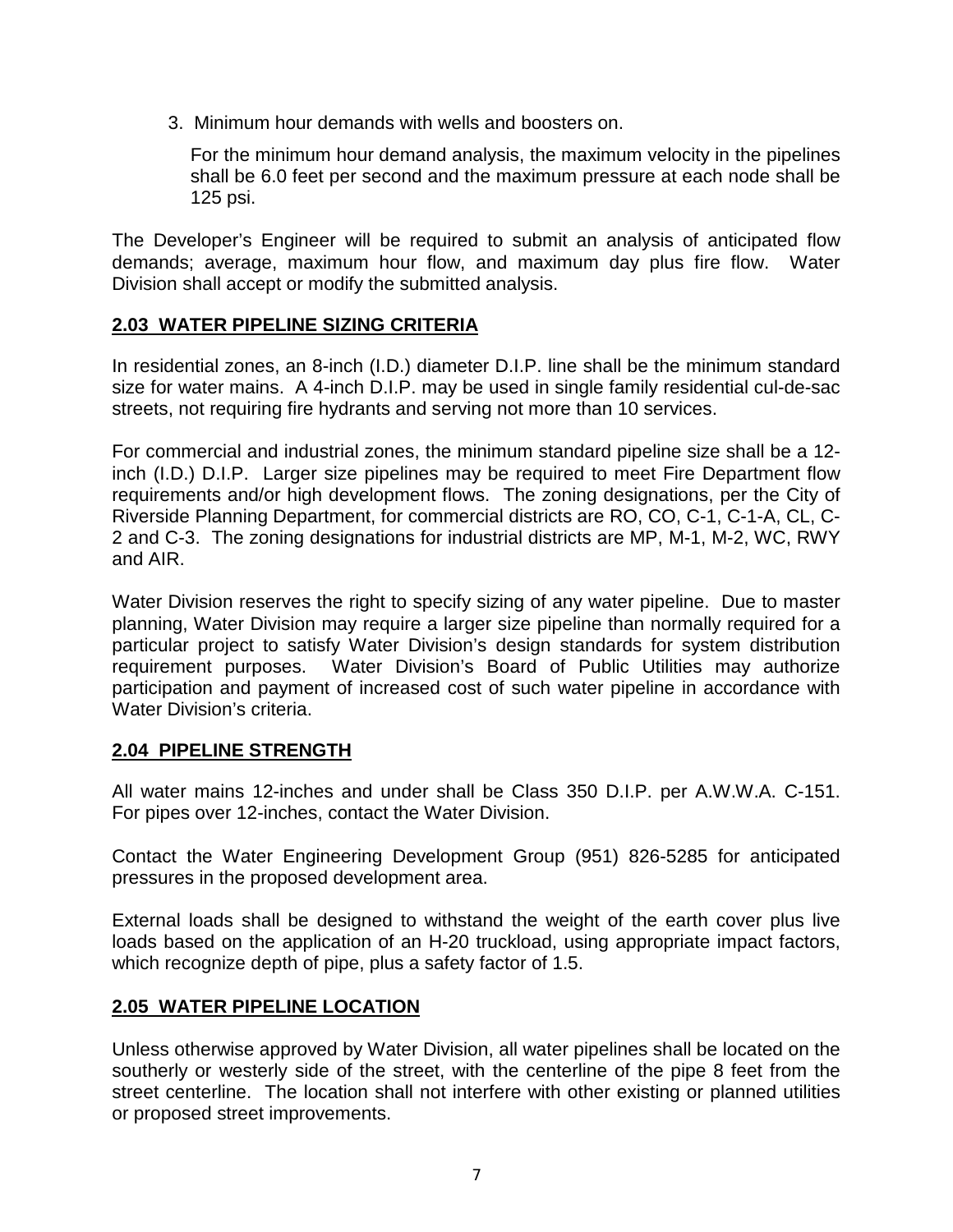The cover over the water pipeline shall be sufficient to provide protection to the pipeline and for the operation of the appurtenances. The depth for 8-inch diameter and under pipelines shall be 3.0 feet from the ground surface (pavement, graded travel way, or open ground) to the top of the pipeline. For pipelines 12-inches and larger, the depth shall be 4.0 feet to the top of the pipeline. These depths may be increased or decreased by the Water Division, as necessary, to cover non-standard conditions. Minimum slope of water pipelines shall be 0.2 percent unless otherwise authorized by Water Division.

A minimum of 3 ½ feet clearance shall be provided between centerline of pipe and face of curb at straight sections. When curb curves, 4 feet clearance shall be provided. 8 feet clearance shall be provided from centerline of pipe to any surface features (building, wall, planter, etc.). Water mains shall not be designed to run under planters, medians, islands, or parking spaces.

Water main separations shall be governed by CWD-015 and the following rules:

- 1. Installation of sewer pipe and water mains shall **not** be located within the same trench.
- 2. Water mains shall be installed with a minimum horizontal separation of 10 feet outside of pipe to the outside of pipe (hereafter shown as (O.O.)) from, and with a minimum vertical separation of 1 foot (O.O.) above, any parallel pipeline conveying:
	- (a) Untreated sewage,
	- (b) Primary or secondary treated sewage,
	- (c) Disinfected secondary 2.2 recycled water (defined in Title 22 CA Code of Regulations, Section 60301.220),
	- (d) Disinfected secondary 23 recycled water (defined in Title 22 CA Code of Regulations, Section 60301.225), and
	- (e) Hazardous fluids such as fuels, industrial wastes and wastewater sludge.
- 3. Horizontal separation of less than 10 feet (O.O.), but greater than 5 feet (O.O.), requires the approval of the Water Division and the use of special construction methods outlined herein. Horizontal separation of less than 5 feet (O.O.) for gravity sewers and 10 feet (O.O.) for sewer force mains is prohibited.
- 4. Water mains shall be installed with a minimum horizontal separation of 4 feet (O.O.) from, and with a minimum vertical separation of 1 foot (O.O.) above, any parallel pipeline conveying: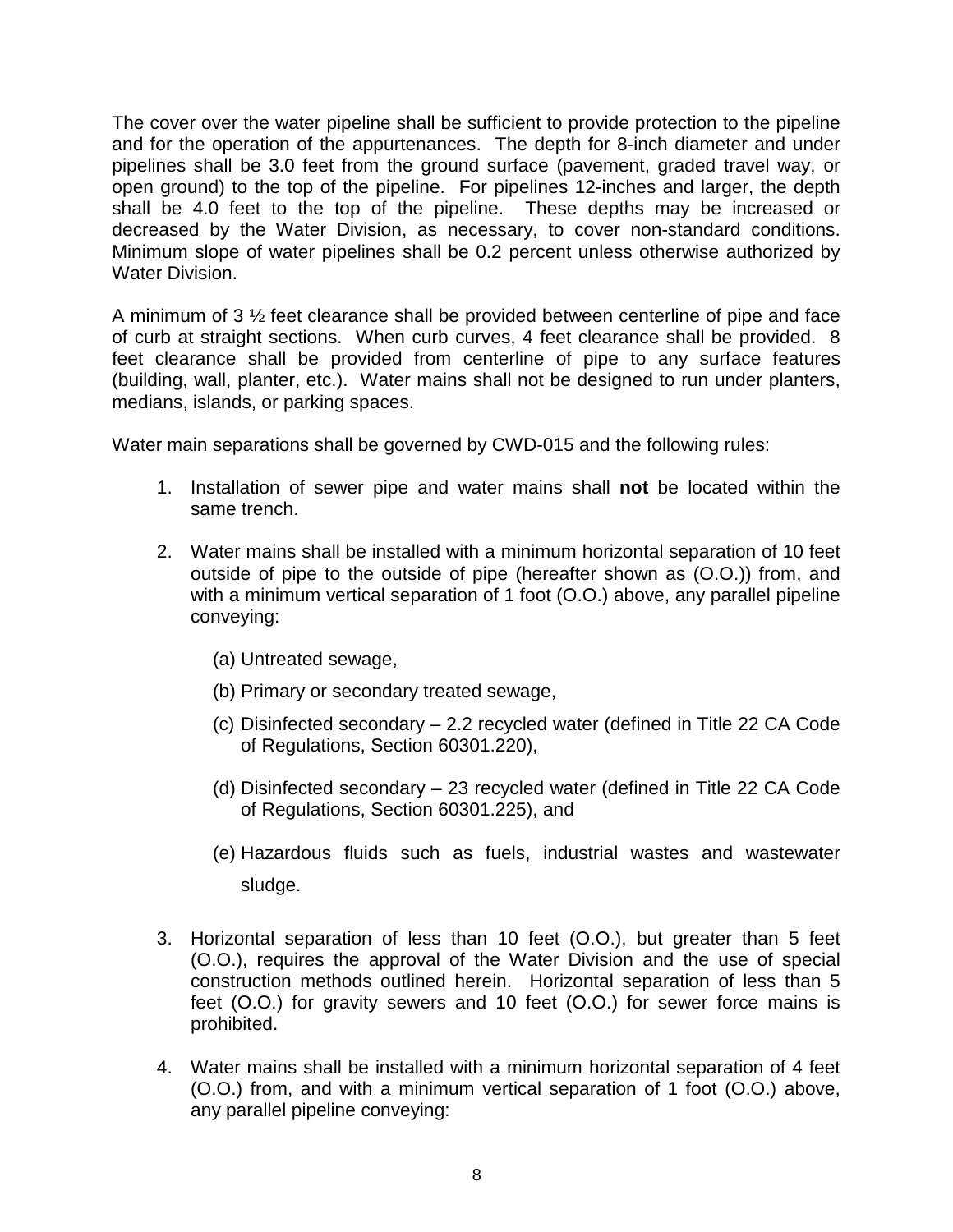- (a) Disinfected tertiary recycled water (defined in Title 22 CA Code of Regulations, Section 60301.230), and
- (b) Storm drainage.
- 5. If crossing a pipeline conveying a fluid listed in paragraph 2 or 4, above, a new water main shall be constructed perpendicular to and at least 1 foot above that pipeline. No connection joints shall be made in the water main within 8 horizontal feet of the fluid pipeline.
- 6. The vertical separation specified in 2, 4 and 5 above is required only when the horizontal distance between the water main and a pipeline is 11 feet or less.
- 7. All separations referred to herein are either horizontal or vertical distances, which are measured at right angles to the water main. Crossing at less than a 45-degree angle will not be permitted.
- 8. Details of water main/sewer pipe conflicts involving special construction methods for greater than 12-inch diameter pipelines shall be shown on the Plans.
- 9. Where sewer is referred to herein, it shall be interpreted as sewer main or sewer lateral. This also applies to Water Division Standard Drawings CWD-023-1 and CWD-023-2.
- 10. When a new sewer force main crosses under an existing water main, all portions of the sewer force main within 10 feet horizontally of the water main, shall be enclosed in a continuous pipe casing, per Water Division Standard Drawing CWD-023-1 and -2.
- 11. When a new water main crosses over an existing sewer force main, the water main shall be constructed of pipe materials with a minimum rated working pressure of 200 psi or an equivalent pressure rating.

## **2.06 ALTERNATIVE CRITERIA FOR PIPELINE CONSTRUCTION**

When existing conditions dictate the installation of water mains, sanitary sewer mains, storm drain mains or other non-potable pipelines at separation distances less than that required above, alternative construction criteria may be approved by the Water Division. Water Division Standard Drawings CWD-015-1 and CWD-015-2 show alternative construction criteria for two different cases where the regulatory criteria cannot be met.

- **Case 1:** New sanitary sewer main and a new or existing water main. Alternative construction criteria apply to the sanitary sewer main.
- **Case 2:** New water main and an existing sanitary sewer main. Alternative construction criteria may apply to either or both the water main and sanitary sewer main.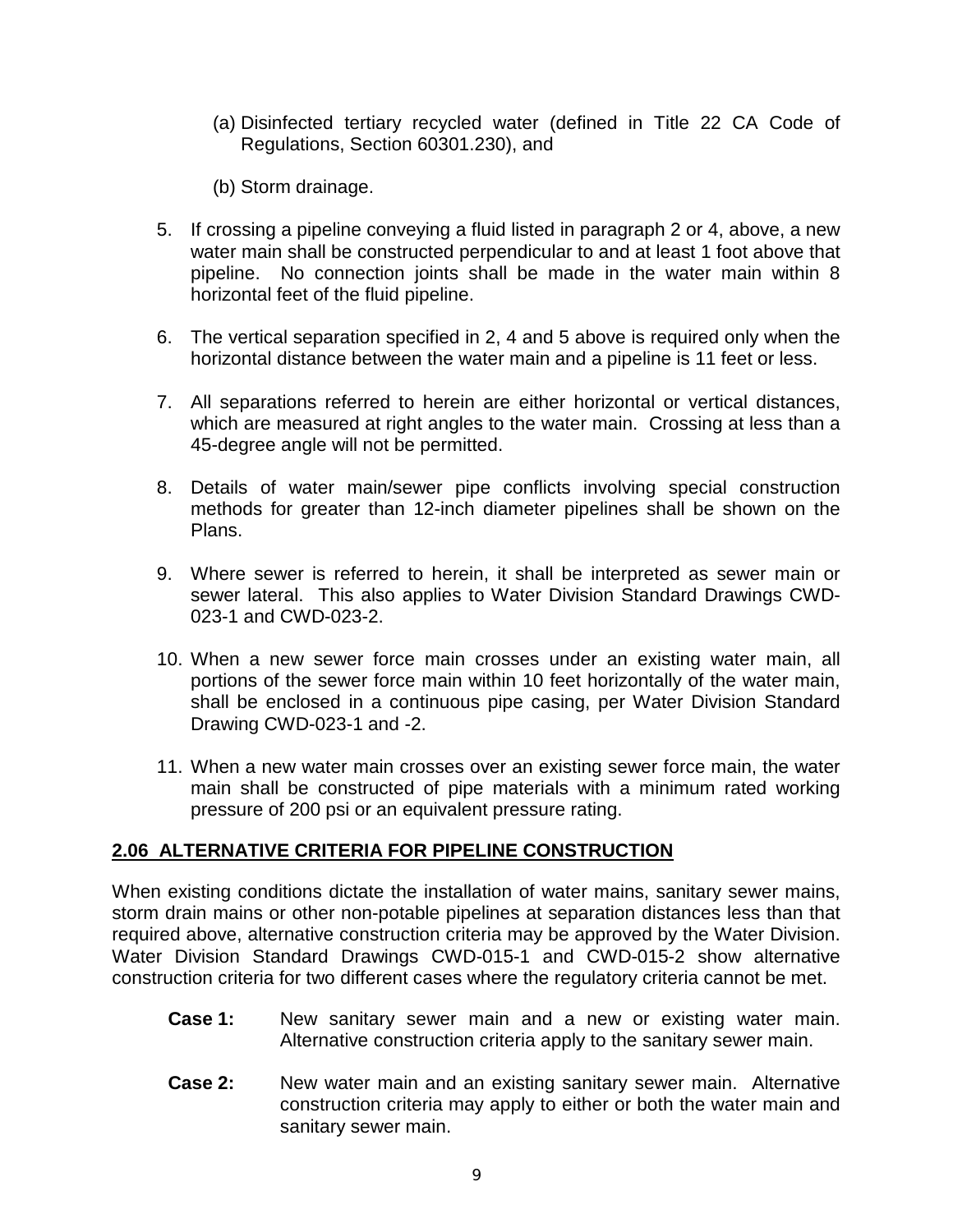## **Case 1 – New Sanitary Sewer Main Installation (CWD-015-1)**

#### **Zone Special Construction Required for Sanitary Sewer Main**

- A Sanitary sewer mains parallel to water mains shall not be permitted in this zone without prior written approval from the Water Division.
- B If the water main paralleling the sanitary sewer main does not meet the Case 2, Zone B requirements, the sanitary sewer main should be constructed of one of the following:
	- 1. Extra strength vitrified clay pipe with compression joints;
	- 2. Cast or ductile iron pipe with compression joints; or
	- 3. PVC sewer pipe with rubber ring joints (per ASTM D3034) or equivalent.
- C If the water main **crossing below the sanitary sewer main** does not meet the Case 2, Zone C requirements, the sanitary sewer main should have no joints within 10 feet from either side of the water main (in Zone C) and should be constructed of one of the following:
	- 1. A continuous section of ductile iron pipe with hot dip bituminous coating; or
	- 2. One of the Zone D options 2, 3, or 4 below.
- D If the water main **crossing above the sanitary sewer main** does not meet the Case 2, Zone D requirements, the sanitary sewer main should have no joints within 4 feet from either side of the water main (in Zone D) and should be constructed of one of the following:
	- 1. Ductile iron pipe with hot dip bituminous coating and mechanical joints (gasketed, bolted joints);
	- 2. A continuous section of Class 200 (DR 14 per AWWA C900-97) PVC pipe or equivalent, centered over the pipe being crossed;
	- 3. A continuous section of reinforced concrete pressure pipe (per AWWA C302-95) centered over the pipe being crossed; or
	- 4. Any sanitary sewer main within a continuous sleeve.

## **Case 2 – New Water Main Installation (CWD-015-2)**

#### **Zone Special Construction Required for Water Main**

- A No water mains parallel to sanitary sewer mains shall be constructed in this zone without prior written approval from the Water Division.
- B If the sanitary sewer main paralleling the water main does not meet the Case 1,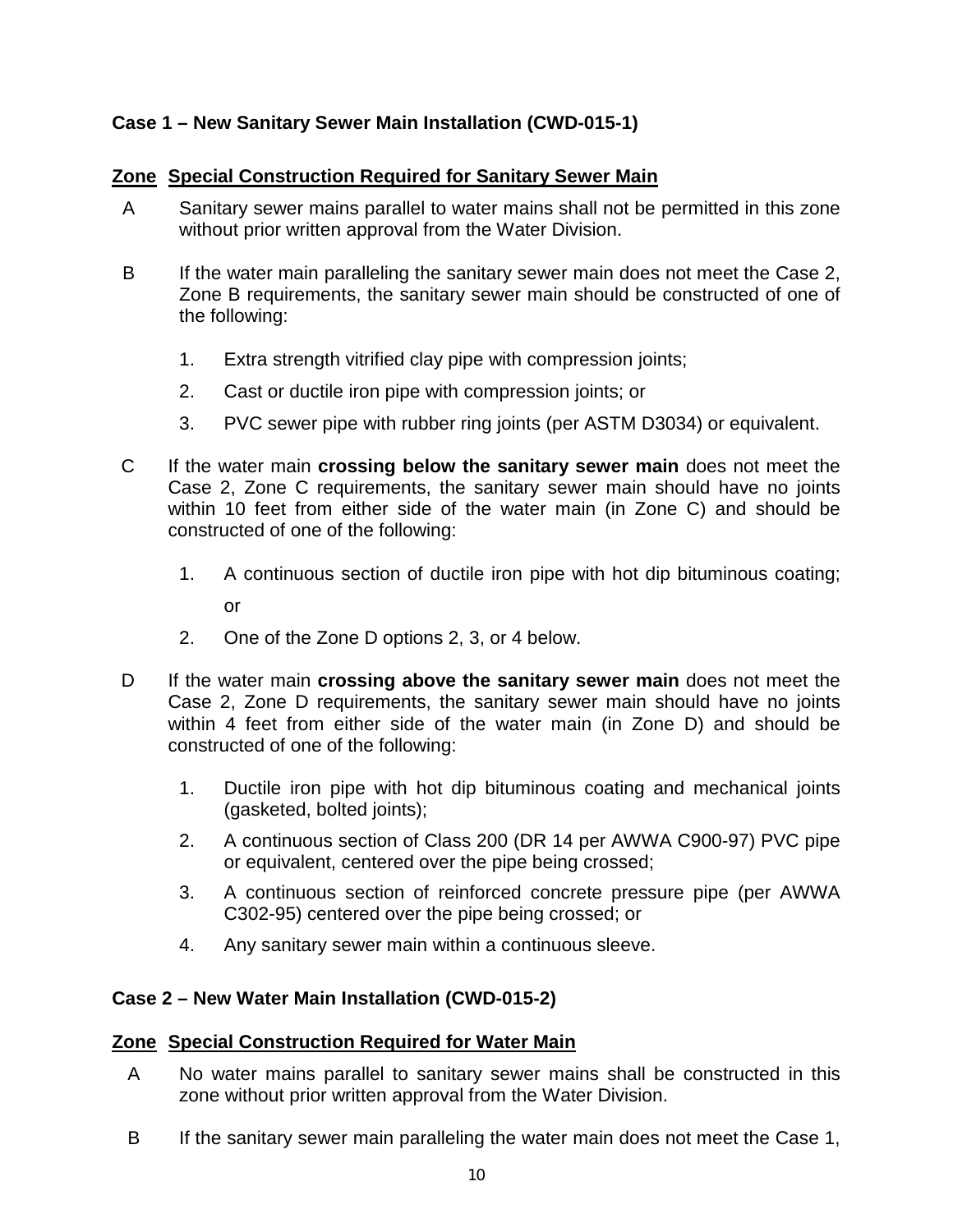Zone B requirements, the water main should be constructed of one of the following:

- 1. Ductile iron pipe with hot dip bituminous coating; or
- 2. Dipped and wrapped ¼-inch thick welded steel pipe.
- C If the sanitary sewer main **crossing above the water main** does not meet the Case 1, Zone C requirements, the water main should have no joints within 10 feet from either side of the sanitary sewer main (in Zone C) and should be constructed of one of the following:
	- 1. Ductile iron pipe with hot dip bituminous coating; or
	- 2. Dipped and wrapped ¼-inch thick welded steel pipe.
- D If the sanitary sewer main **crossing below the water main** does not meet the Case 1, Zone D requirements, the water main should have no joints within 4 feet from either side of the sanitary sewer main (in Zone D) and should be constructed as for Zone C.

#### **Water Mains and Pipelines Conveying Non-potable Fluids**

When the basic separation criteria cannot be met between water mains and pipelines conveying non-potable fluids, the requirements described above for sanitary sewer mains should apply. This includes the requirements for selecting special construction materials and the separation requirements shown in Figures 1 and 2. Note that not all construction materials allowed for sanitary sewer mains will be appropriate for other non-potable fluid lines. For example, certain plastic lines may not be appropriate for the transport of some fuel products. The selection of compatible materials of construction for non-potable fluids is a decision to be made by the project engineer.

#### **Water Mains and Sewage Force Mains**

- Sewage force mains shall not be installed within ten feet (horizontally) of a water main.
- When a sewage force main must cross a water main, the crossing should be as close as practical to the perpendicular. The sewage force main should be at least one foot below the water main.
- When a new sewage force main crosses under an existing water main, and a one foot vertical separation cannot be provided, all portions of the sewage force main within eight feet (Horizontally) of the outside walls of the water main should be enclosed in a continuous sleeve. In these cases, a minimum vertical separation distance of 4 inches should be maintained between the outside edge of the bottom of the water main and the top of the continuous sleeve.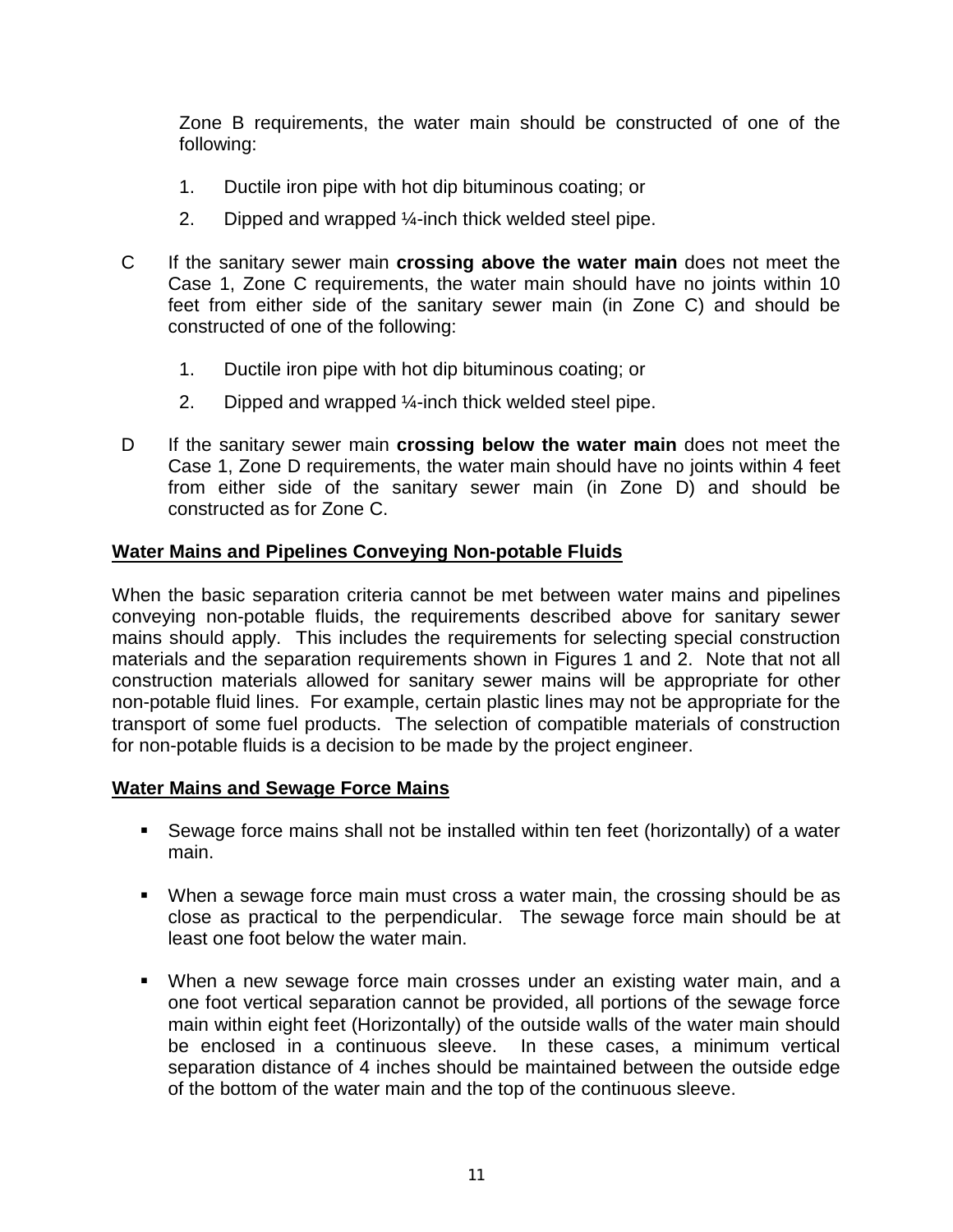When a new water main crosses over an existing sewage force main, the water main should be constructed of pipe materials with a minimum rated working pressure of 200 psig or the equivalent.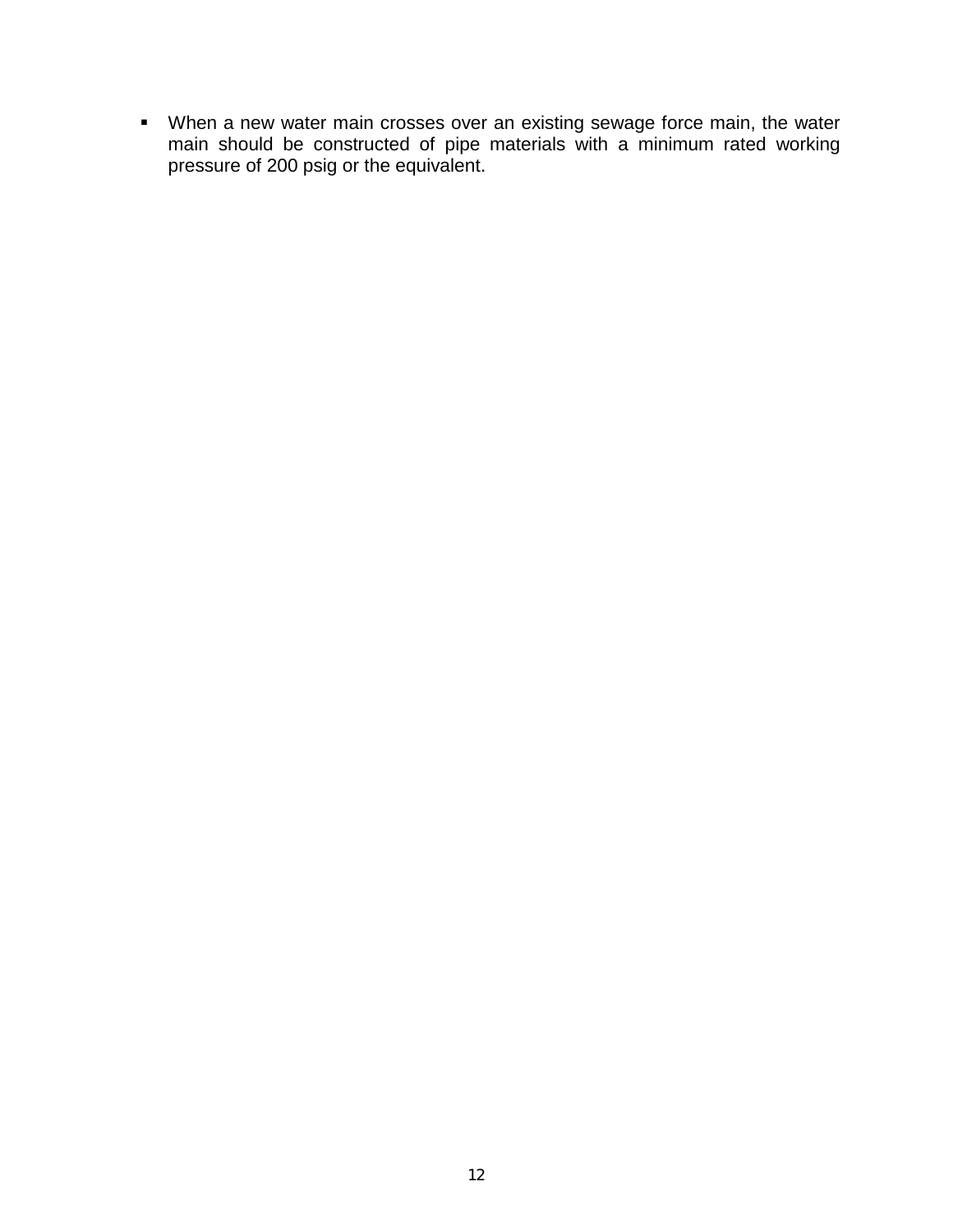



**FIGURE 1 - PARALLEL CONSTRUCTION**



**FIGURE 2 - CROSSINGS**

## **WATER MAIN AND SANITARY SEWER SEPARATION CASE 1**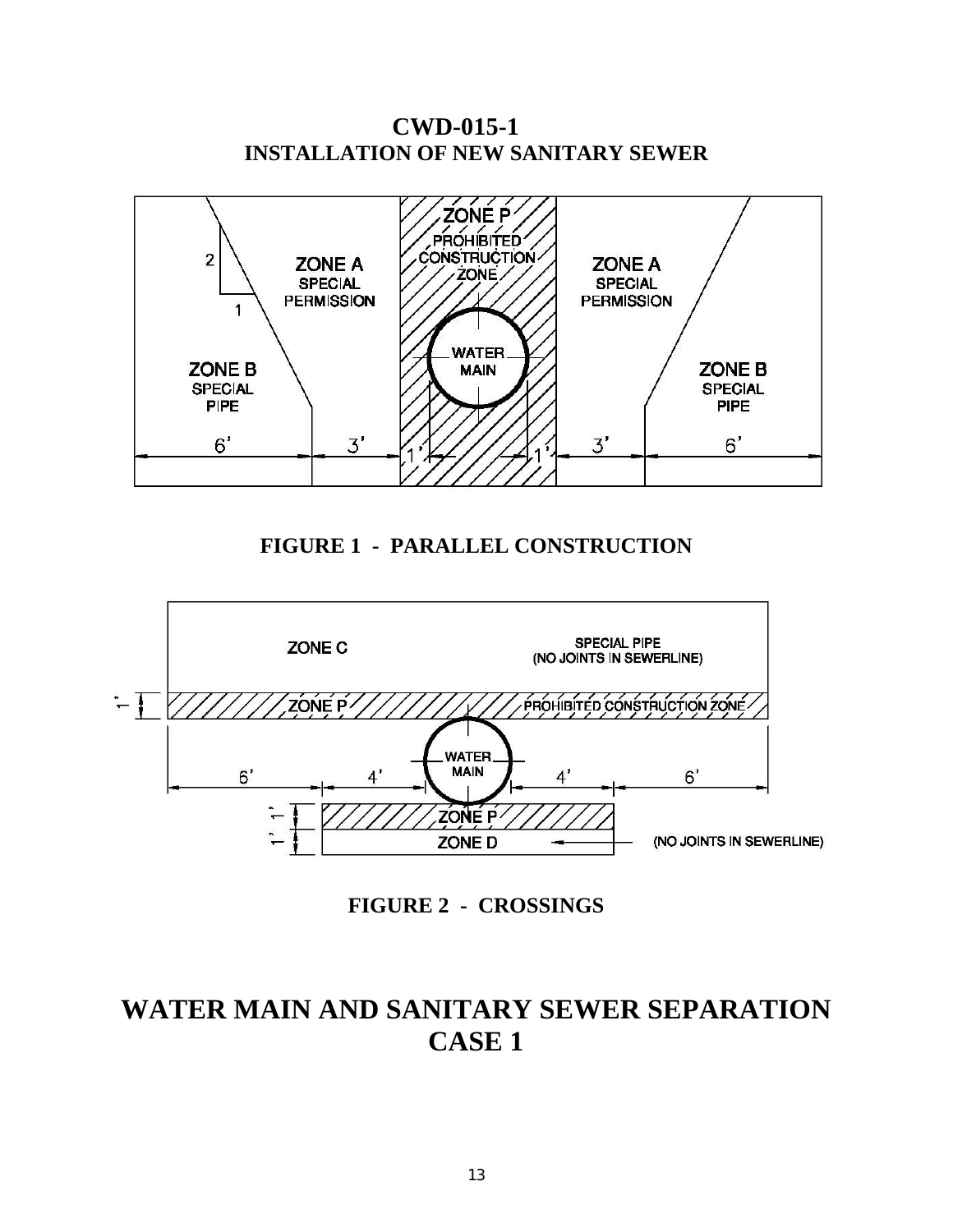PROHIBITED **CONSTRUCTION ZONE**  $3'$  $6'$  $6'$  $3'$ **SANITARY SEWER ZONE B** ZONE B **SPECIAL SPECIAL**  $\mathbf{1}$ PIPE **PIPE** ZONE A **ZONE A ZONE P**  $\overline{2}$ **SPECIAL SPECIAL PERMISSION PERMISSION** 

**CWD-015-2 INSTALLATION OF NEW WATER MAIN**

**FIGURE 1 - PARALLEL CONSTRUCTION**



**FIGURE 2 - CROSSINGS**

## **WATER MAIN AND SANITARY SEWER SEPARATION CASE 2**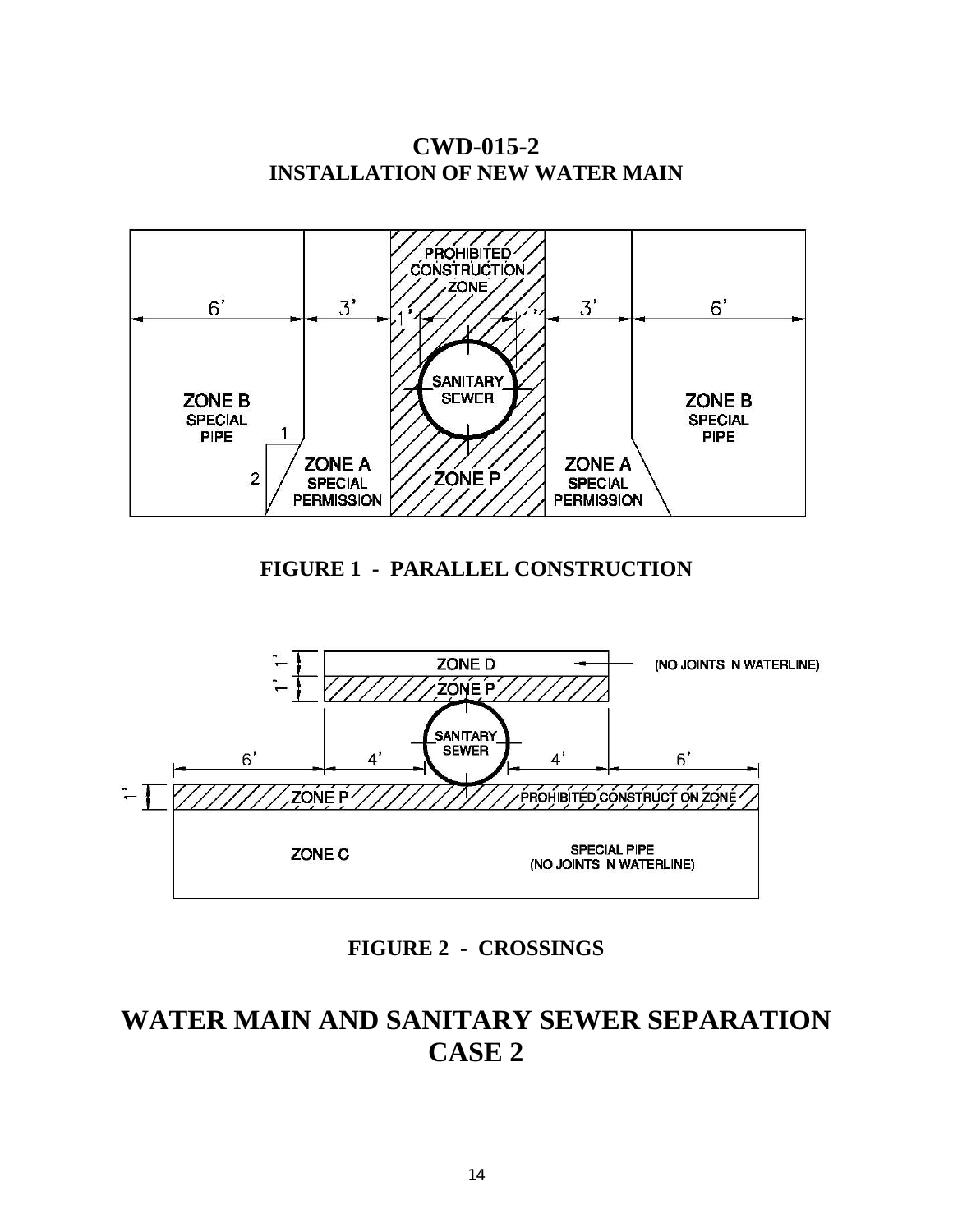## **2.07 PIPELINE CURVE DATA**

Pipeline joints for ductile iron pipe shall not be pulled more than 80 percent of the manufacturers' recommendations. When the pipe curve radius is greater than 241 feet, standard length pipe of 18 feet will pull the curve within the allowable joint deflection angle. When the pipe curve radius is less than 241 feet, the Engineer must calculate the required pipe length to be used with the following equation:

Pipe Length = R x 2(TAN  $\Delta$ /2)

All sheets that incorporate curves in pipelines shall include a "Curve Data Table" per the standard plans.

Pipe segments shall be no less than 13 feet in length.

#### **2.08 STANDARD DRAWINGS**

See CWD-010-1, CWD-010-2, and CWD-010-3 or Visit the Web site at [https://riversideca.gov/utilities/developers/water-engineering](http://www.riversideca.gov/utilities/water-ugconstruction.asp)[/construction-standards](https://riversideca.gov/utilities/developers/water-engineering/construction-standards)

#### **2.09 PIPE JOINTS**

All pipe joints shall be restrained with Romac Industries, Inc. "Grip Ring" gaskets, U.S. Pipe and Foundry Company "Field-LOK" gaskets or Water Division approved equal.

#### **2.10 WATER PIPELINE MATERIALS**

Unless otherwise authorized by Water Division's staff, all water pipelines 12" and under shall be ductile iron pipe, Class 350, per A.W.W.A. C-151. All water pipelines 14" and larger shall be either CML/CMC welded steel pipe and fittings in accordance with Water Division's standards or ductile iron pipe, Class 350, per A.W.W.A. C-151.

## **2.11 VALVES**

Location:  $\overline{\phantom{a}}$ 

- Water pipelines (12-inch diameter and smaller): To provide flexibility of operation, generally located on discharge side of pipeline connections; 3 at crosses, 2 at tees (Water Division may require 3 depending on the circumstances) and at beginning of dead end mains. Valves shall be spaced every 500 feet with no more than 2 fire hydrants between the valves.
- At all outlets, hydrants, blow-offs, air valves, and at service connections as shown on the Standard Drawings. Dead end valves placed for future extensions shall be suitably capped or plugged.
- If one of the options above does not apply, valves shall be spaced at 1,320-foot maximum intervals or as directed by Water Division.

Size: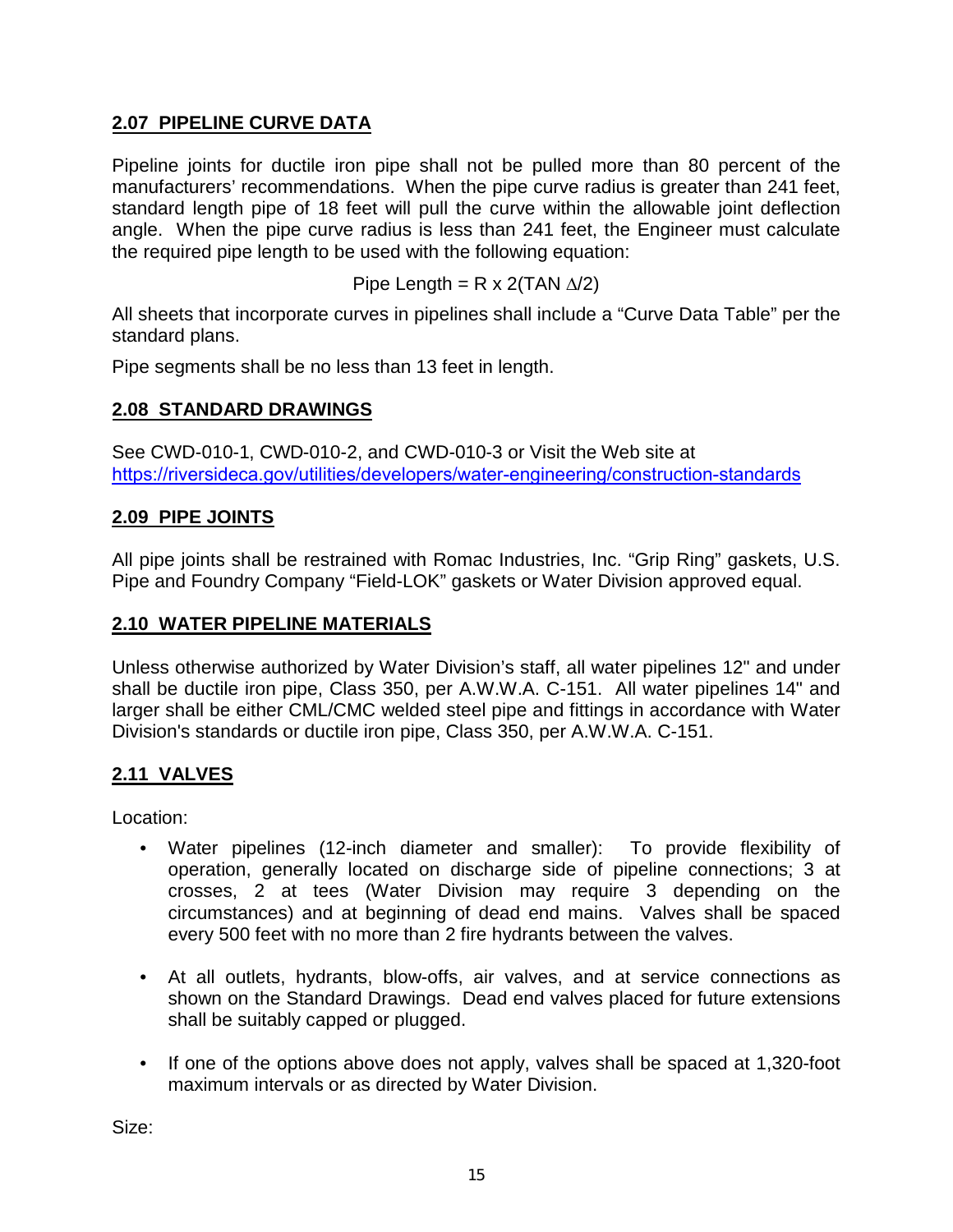• Full line size gate valves through 12-inch. For valves larger than 12-in, contact the Water Division. Maximum velocity through valves normally limited to 12 feet per second, never to exceed 20 feet per second.

Unless otherwise provided for, all valves shall be resilient seat gate or butterfly type valves conforming to AWWA Standards C509, C515, and C504.

Valves shall be installed with valve can and cover as shown on Water Division's Standard Drawing CWD-500.

Pressure class rating shall be the same as the water pipe on which the valve is being installed.

## **2.12 COMBINATION AIR VACUUM AND AIR RELEASE VALVES**

Air valves shall be located at all high points of water pipelines; however, air valves shall not be installed at the end of cul-de-sacs unless the slope of the water pipeline is 5% or greater. Minimum size of air valves shall be 2" for all pipelines through 16-inches.

In phased tract development, air valves are often located at the end of the pipeline as dictated by the phasing plan. When additional phases are constructed, the air valve shall be removed unless it is required by one of the criteria listed above.

Provide 4-inch guard posts on either side per Water Division's Standard Drawing CWD-900.

## **2.13 BLOW-OFF VALVE ASSEMBLIES**

Blowoff valve assemblies shall be installed in accordance with Water Division's Standard Drawings CWD-411-A or CWD-411-B. Blowoff valve assemblies shall be installed at the termination of all dead end mains. If special conditions so warrant, additional blow-off valve assemblies shall be installed at low points in the water main.

## **2.14 PUBLIC FIRE HYDRANTS**

Hydrants shall be set so that they are easily accessible to fire department pumpers. Locations in depressions, cut outs or on embankments high above the street are **not** acceptable. Hydrant locations are subject to the review and approval of the Fire Marshal. A signature block for the Fire Department is required on the Plans.

Hydrants shall be 6-inch, wet barrel, type A.W.W.A. C-503, with one 4-inch outlet and one 2 1/2-inch outlet and a 6-inch ductile iron bury.

Super hydrants, for commercial and industrial districts, shall have two 2 1/2-inch outlets and one 4-inch outlet and a 6-inch ductile iron bury.

Spacing of fire hydrants in residential areas shall be 500 feet where the homes are equipped with fire suppression sprinklers and 350 feet when the homes are not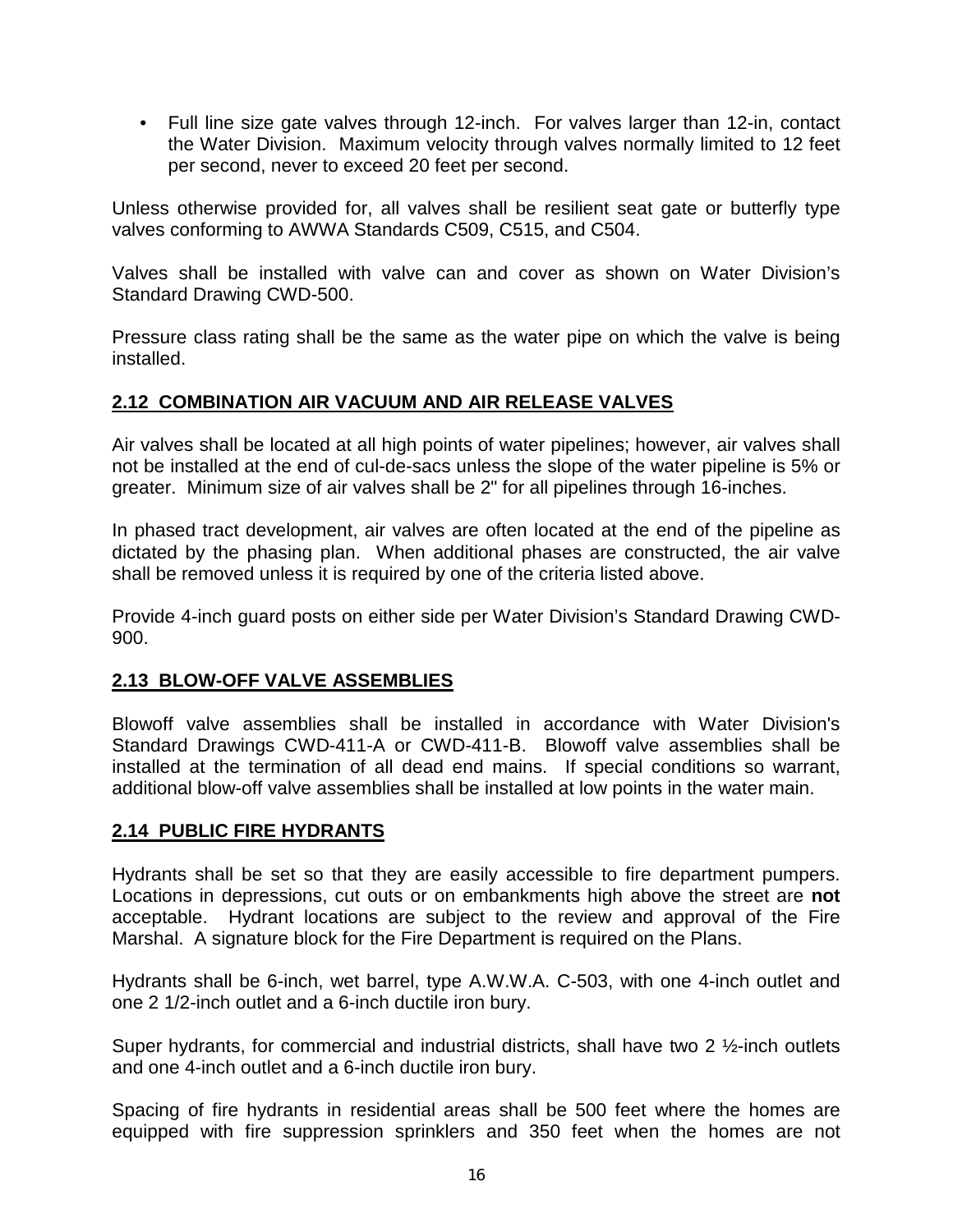equipped with fire sprinklers. For commercial and industrial areas, the hydrants shall be spaced every 350 feet. Design consideration shall be taken to locate hydrants at intersections wherever possible.

Fire hydrants shall be installed in accordance with Water Division's Standard Drawing CWD-700.

## **2.15 BACKFLOW PREVENTION**

Where Water Division's Domestic Water System has the potential of becoming crossconnected to other water supplies or sources, an approved backflow prevention device is required by Title 17, Drinking Water Supplies, of the California Administrative Code, and shall be installed in accordance with Water Division's Standard Drawings CWD-616 & 617 and approved materials list. An approved backflow prevention device is required for all fire service connections. All non-residential water services shall have a Water Division approved backflow prevention device installed adjacent to meter unless otherwise approved by City of Riverside Backflow Program Specialist.

## **2.16 SERVICE INSTALLATIONS**

Services shall be stationed and shown on the Plan at their proposed locations. The private engineer shall give due consideration to any proposed improvements by others (i.e., driveways, catch basins, pullboxes and sewer laterals).

For residential service installations the minimum service pipe diameter shall be 1-inch with a minimum meter size of 3/4-inch. Meters shall be sized in accordance with section 610 of the California Plumbing Code, giving special attention to any additional flow requirements of the fire protection system, if any.

For non-residential service installations the minimum service pipe diameter shall be 2 inches with a minimum meter size of 3/4-inch. A 4-inch diameter service pipe may be required on some installations at the discretion of the Water Division. Meters shall be sized in accordance with section 610 of the California Plumbing Code and the meter sizing standards in AWWA manual M22.

All meters will be set by the Water Division.

The Contractor will be required to lay all services on new water main construction, including the meter stop, meter spacer and the meter couplings, and set the meter box in accordance with Water Division's Standard Drawings CWD-600, CWD-601, CWD-615, CWD-620, CWD-621 and CWD-622. Meter spacers will be provided by the Water Division. All pipe ends shall be suitably covered to prevent any entrance of foreign matter into the service lines.

## **2.17 METER VAULTS**

All vaults for water services, 3-inches and greater, shall be shown in a separate detail on the Plans. The detail shall show location and distances to driveways, curbs,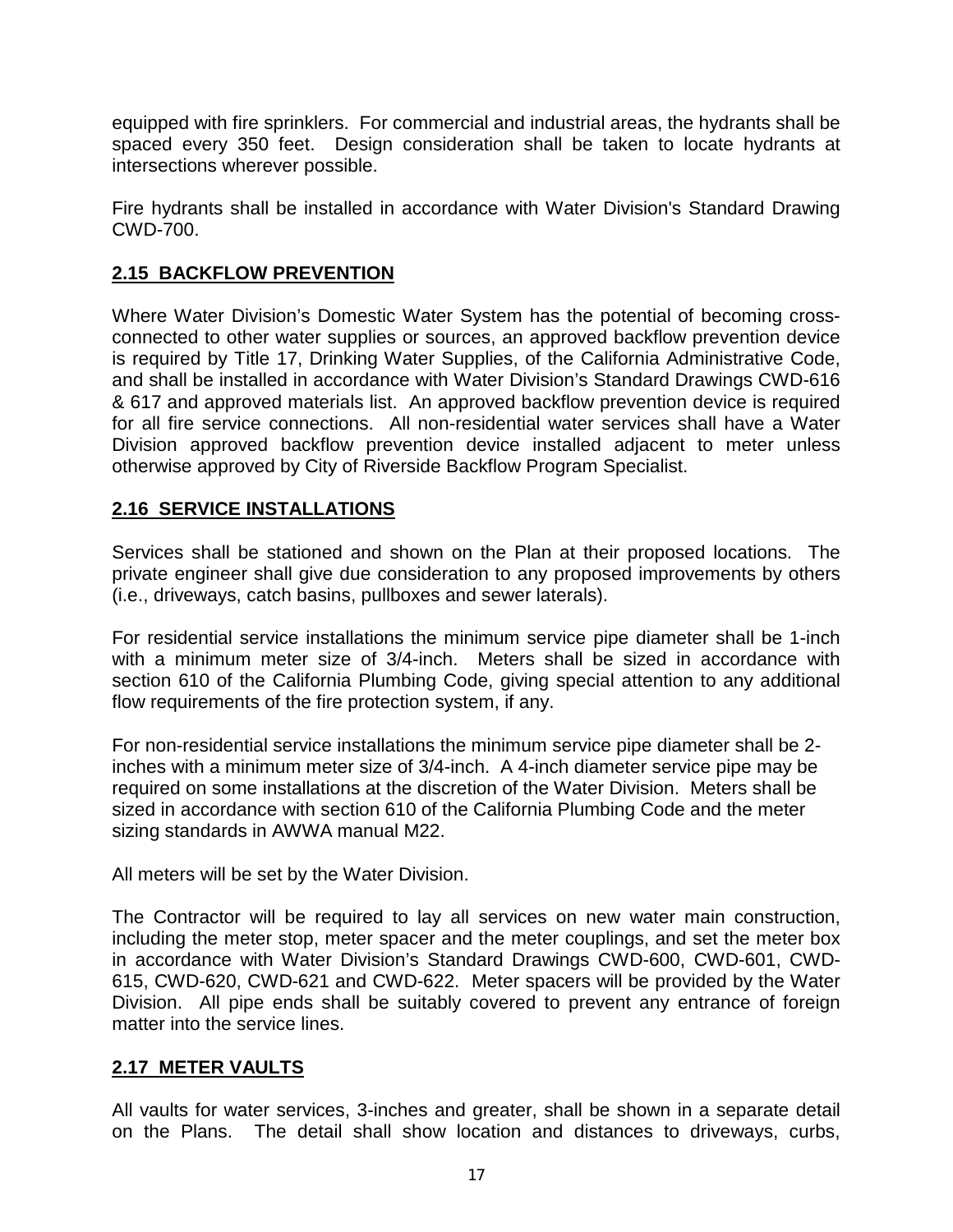sidewalks, structures and utilities within 10 feet of the meter vault. Both sides of the vault shall be stationed in the detail. Structural calculations, stamped and signed by a registered civil engineer, shall be submitted for vaults located in traffic areas.

## **2.18 BOOSTER & PRESSURE REDUCING STATIONS**

If the project requires a booster or pressure reducing station, contact the Water Division prior to starting design.

## **2.19 CORROSIVE SOIL**

Where steel pipelines are to be constructed in corrosive soil conditions, as shown in the Preliminary Soil Report, the engineer shall contact the Water Division for direction.

## **3.0 PLAN FORMAT AND REQUIREMENTS**

The Developer's engineer shall prepare water system improvement plans that are clear, concise, and meet Water Division's standards. A set of plans that meet all the requirements set forth herein, but are difficult to interpret, mislead the Contractor, confuse the reader, or do not address previous plan check comments, are unacceptable and will be subject to rejection without review.

## **3.01 SHEET FORMAT – GENERAL**

Drawings shall be drawn in ink on D size (24" x 36") mylar (4 mil double matted) sheets with Water Division's standard title blocks as shown on the standard plans available online.

The improvement plans shall be professional quality especially prepared as WATER IMPROVEMENT PLANS. Work shall be of standard engineering practice and shall be well arranged, neat, legible and present the proposed construction without confusion. Applicable prints, submitted for checking, shall be clear, bright duplications. Profiles are not generally required for water mains under 12-inches in diameter. However, profiles will be required when the construction will involve numerous grade changes to avoid conflicts with other utilities or buried conflicts or when required by the Water Division. Profiles will also be required when the water main will be in an unimproved area, easements or areas without curb and gutter.

All drawings shall be drawn to scale using 1"= 40' on the horizontal scale. Profiles, when required, shall be drawn at an appropriate vertical scale that matches the plan data. Match lines and continuations from sheet to sheet shall be used and identified with applicable station points and cross-reference. Duplicate data, outside of the match lines, shall be fogged or shaded. Always indicate true north with a suitable north arrow. Indicate tract number and sheet number on all drawings. Each sheet shall have a title block with tract number, street name and stations appearing on that sheet. Stationing must conform to established stationing on approved City plans. Stationing on all sheets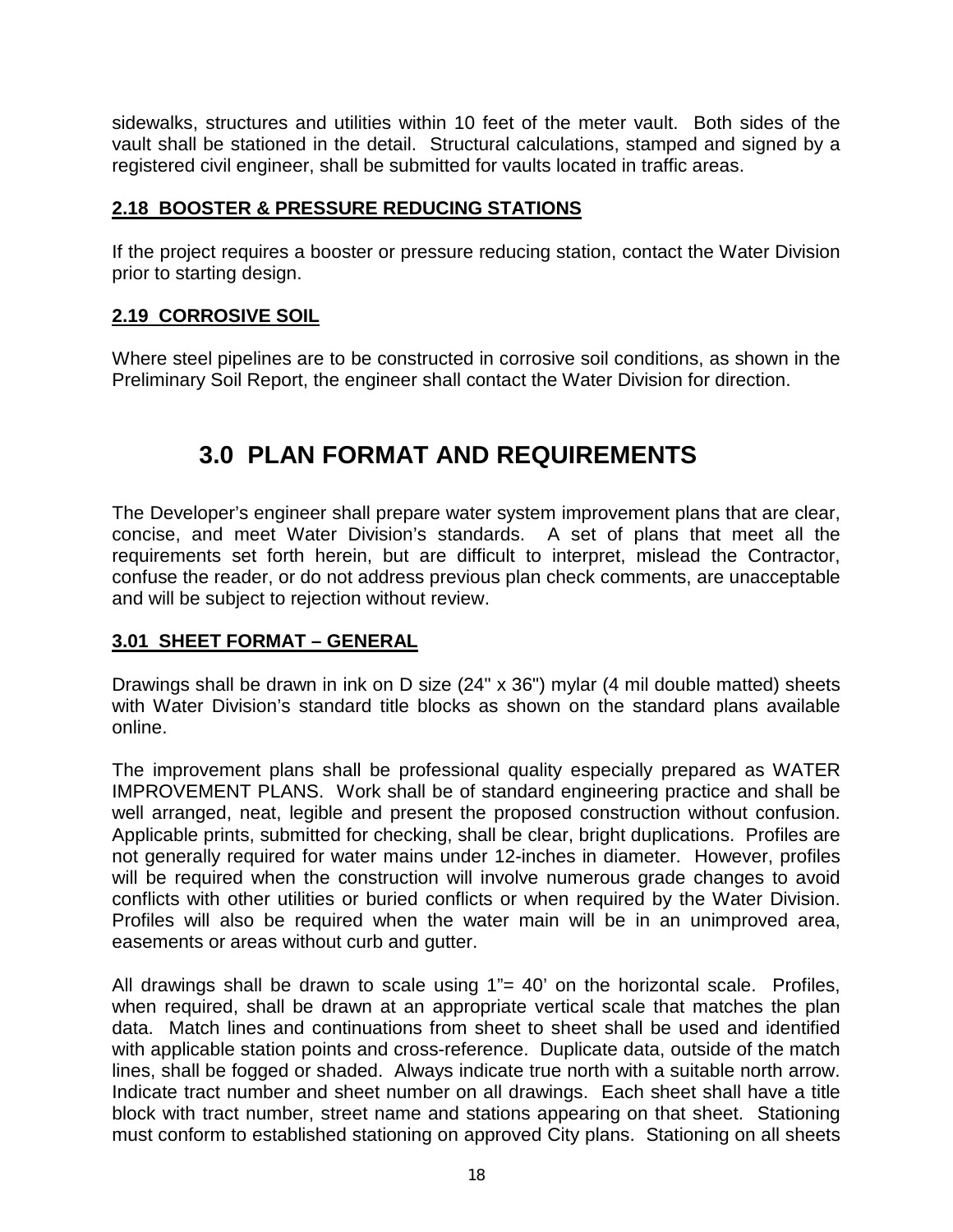shall be from the left to right (even if this requires north to be "down"). No negative stationing. If there are any questions or problems on stationing, contact the Water Division prior to design.

For special assemblies, unusual and/or complex connections provide a detail schematic (preferably on the same sheet). The detail schematic shall be drawn to scale, show pipe size, and shall fully identify all the parts in the detail. Show and call out all special features and indicate scale.

The Engineer shall note on the plans, all connections to existing water facilities and note who is to construct them. Contractors are not authorized to make connections to existing water facilities. Contractors shall not operate any valve on any portion of Water Division's system that is under pressure.

## **3.02 COVER SHEET**

As a minimum, the Cover Sheet shall show the following:

- 1. Water Division's standard title block.
- 2. General notes. See Section 3.05 herein.
- 3. Vicinity Map showing a north arrow, scale and project location.
- 4. Index Map at a 1" = 100' scale, showing the proposed improvements and plan sheet index. If there is a water line in an easement, show the easement limits.
- 5. Provide a City approved Bench Mark and Basis of Bearings.
- 6. Show legend per most current standard plans (available online).
- 7. Provide a "Bill of Materials" which should include the applicable Standard Drawing Number(s).
- 8. Provide a signature block for the Fire Department when the installation of fire hydrants are required or when existing fire hydrants are relocated.
- 9. Provide a signature block for Public Utilities Electrical Division.
- 10. Provide Underground Service Alert notification (this should be on each plan sheet).
- 11. The following note "NOTE: THIS SYSTEM SERVED BY \_\_\_\_\_ ZONE".

## **3.03 PLAN FORMAT**

The plan sheets shall be drawn at a horizontal scale of  $1" = 40'$ . As a minimum, the drawings shall show the following:

1. **Title Block** – Water Division's standard title block shall be used and shall include the City case or project number and street names.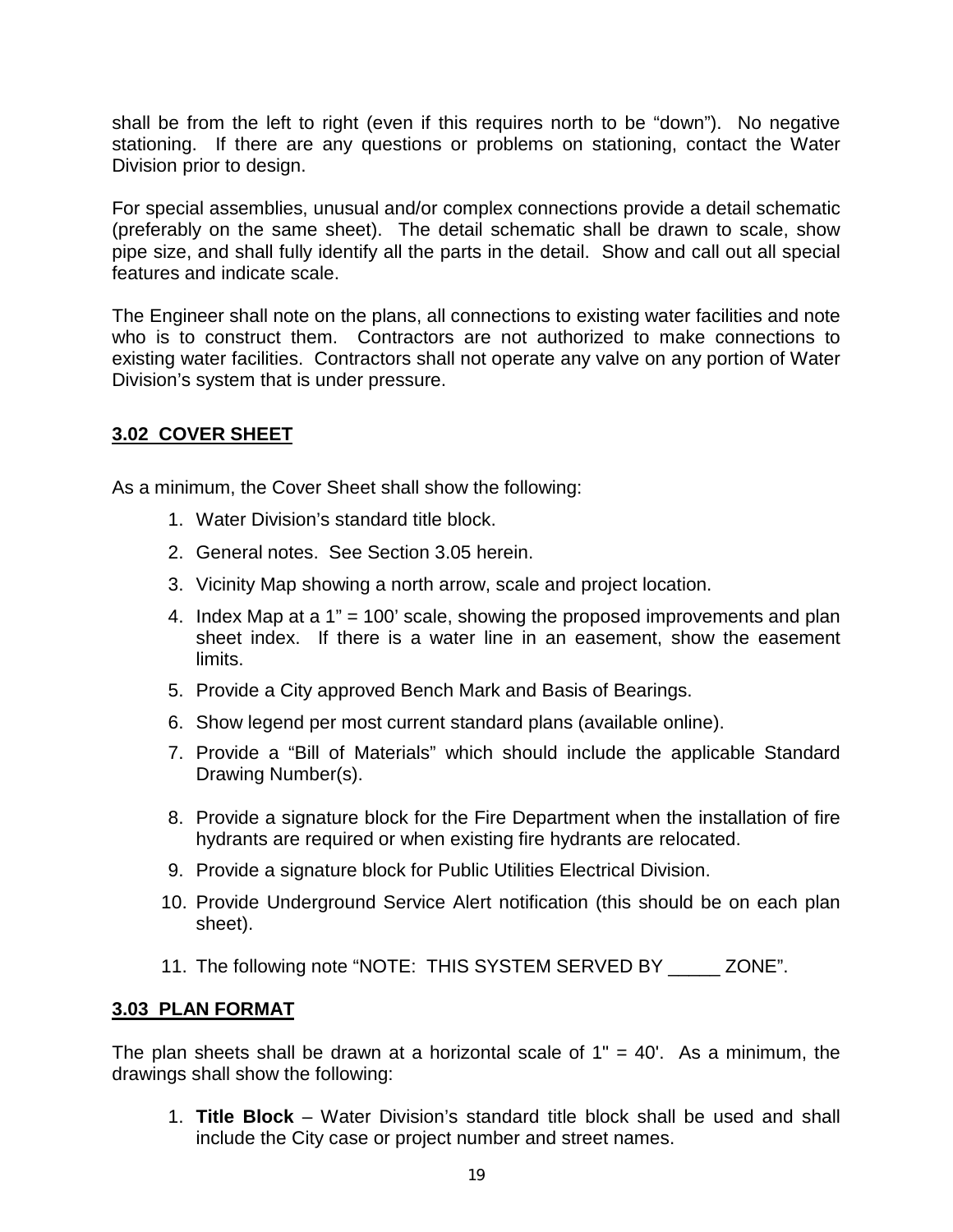- 2. **North Arrow** North Arrow shall point either up or to the left to conform with stationing.
- 3. **Street Names** All street names shall be shown.
- 4. **Lot Lines** All lot lines or parcel lines, lot numbers, frontage distances and full pad elevations (i.e., 1020.5 not 20.5). All adjacent tracts shall be identified.
- 5. **Right-of-Way** Existing and proposed right-of-way shall be identified with dimensions from street centerline.
- 6. **Utilities** All existing and proposed utilities shall be shown including, but not be limited to, water (existing Water Division water pipelines shall be identified by Water Division Plan No.), sewer, gas, power, telephone, storm drain, irrigation, traffic, and cable television. Each utility shall be identified with a symbol and the size of the utility shall be shown. Dimensions from street centerline to centerline of each utility shall be shown.
- 7. **Existing and Proposed Improvements** All existing surface improvements shall be shown including, but not limited to, curb and gutter, edge of pavement, power poles, driveways, sidewalks, and fences. Existing and/or proposed curbs shall be identified with dimensions from street centerline shown.
- 8. **Proposed Pipeline** Proposed pipeline shall be indicated with a heavy line and dimensioned from the street centerline to the centerline of the pipeline.
- 9. **Stationing** Stationing for pipelines shall be along the centerline of the improvement. Stationing shall increase from left to right. Stationing shall be identified with tick marks at 100 foot intervals.

For water pipelines with curves, stations for the beginning and end of each curve shall be shown. In addition, a curve data table shall be included showing the delta, curve radius, curve length, and tangent length for each curve.

10. **Match Lines** – Match lines for each end of the sheet shall be shown as follows:

 Sta 15+00.00 Match Line See Sheet 5

11. **Water Pipelines** - Water pipelines and appurtenances (valves, fittings, fire hydrants, air valves, water services, and blowoffs) shall be identified by station and a numerical identification corresponding to a construction note as shown on the standard plans.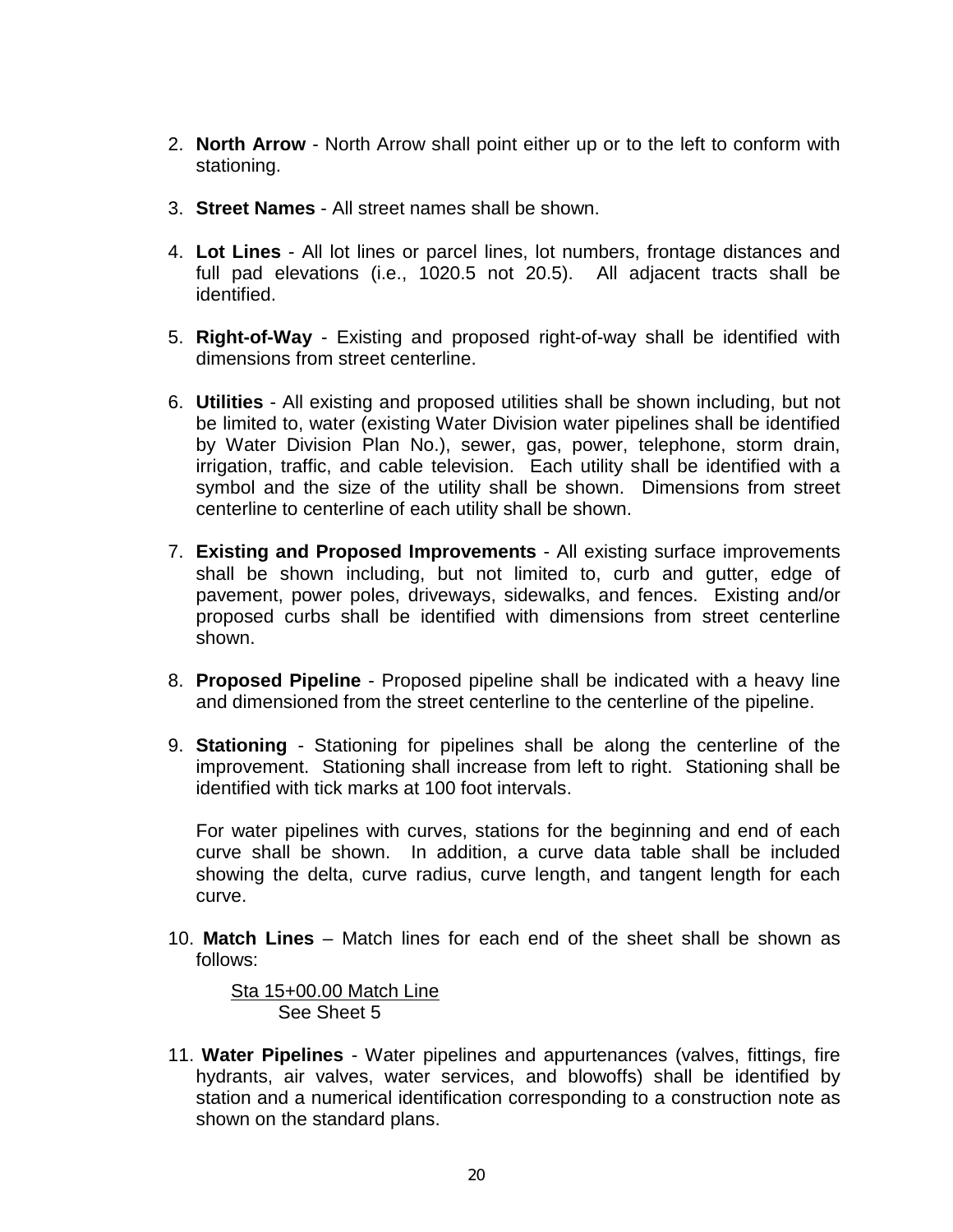Only those construction notes that apply to each sheet shall be shown.

All connections to existing water system shall be identified by station and size. Details for connections shall be used where required. Each connection shall have the following note, "System Connection by City Forces".

If a water main crosses a railroad track, the steel casing shall be shown with the beginning and ending stations. The casing shall be labeled with its size and thickness. Boring and receiving pits shall be shown, flagged and labeled. The engineer shall submit a copy of the permit issued by the railroad for the proposed pipeline crossing and the boring and jacking operation.

The engineer shall detail all water and sewage pipeline crossings and show the clearance between the two pipelines.

12.**Callout Notes** – All callout notes shall be oriented horizontally per CWD-010- 2 and CWD-010-3.

#### **3.04 PROFILE FORMAT REQUIREMENTS**

Only the profile for the waterline shall be shown. All other utility profiles shall not be shown unless conflicting, or where crossing over or under (i.e. storm drain). All existing utilities in the area being profiled shall be shown with dashed and/or greyed out lines.

1. **Stationing** - Stations shall be shown along bottom of profile grid at 100 foot intervals. Profile stationing shall line up with plan stationing and shall be shown at the bottom of the profile grid.

Label and show stations and flowline elevations at the beginning of the pipeline, every 100 feet, at the B.C. and E.C. of curves, all appurtenances, and at the end of the pipeline.

- 2. **Datum Elevations** Elevations shall be shown at even gridlines on both ends of the profile.
- 3. **Existing and Proposed Ground Surface** Show the proposed surface over the proposed pipeline and flag the surface elevations every 100 feet. Note elevations to the nearest 0.1 feet.
- 4. **Match Lines** Match lines for each end of sheet shall be shown as follows:

 Sta 15+00.00 Match Line See Sheet 5

5. **Water pipelines**: Show and label the connection to the existing water main. The label should show the existing station and elevation.

Pipelines under 12-inches in diameter shall be 36-inches below the top of the finished surface to the top of pipe. Pipelines 12-inches and over shall be 48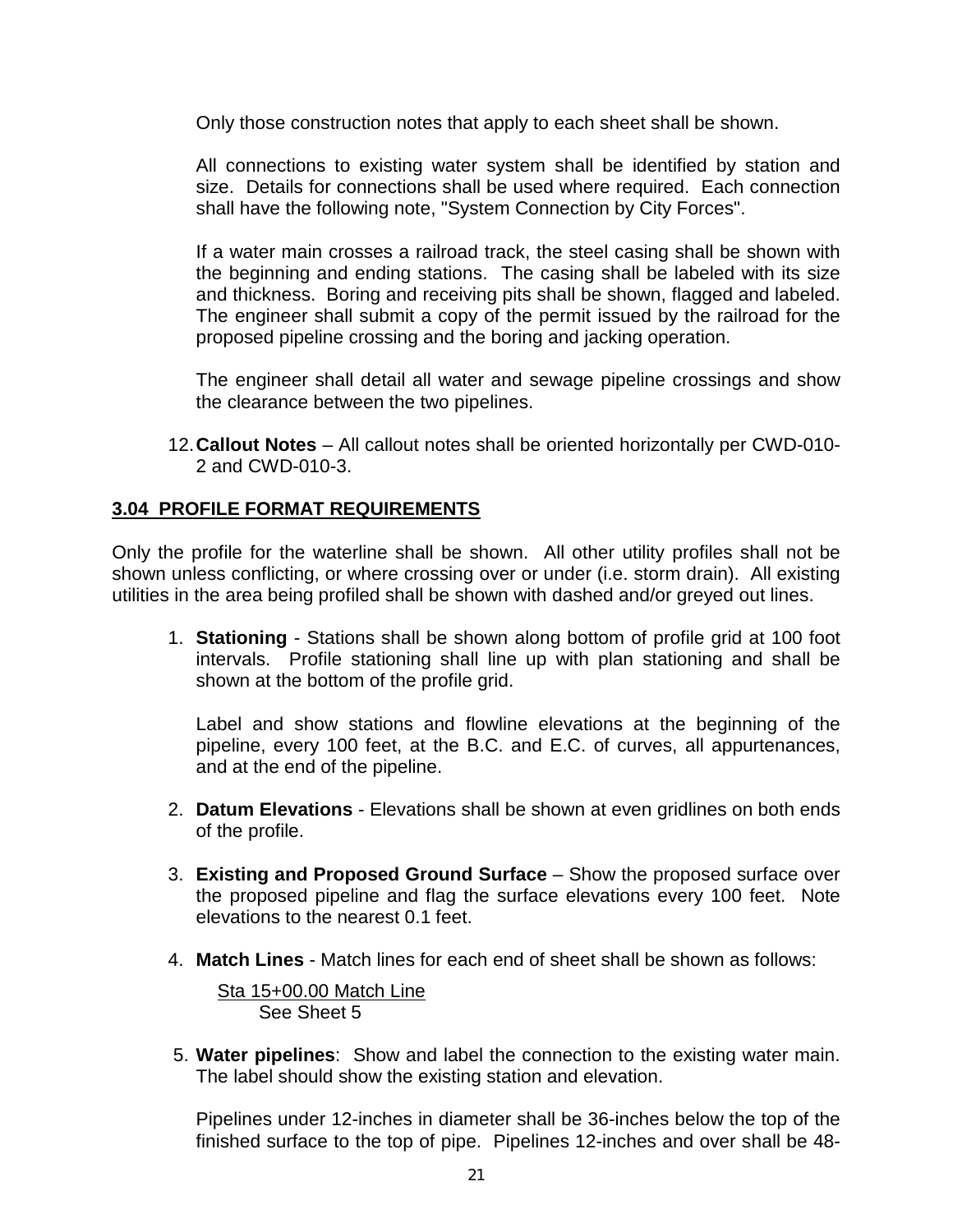inches below the top of finished surface to the top of the pipe.

Show pipe size, pipe material, pressure class and pipe slope using  $S =$ 0.0000 format.

All fittings and services shall be shown and stationed in profile.

- 6. **Utility Crossings**: Both existing and proposed underground utility crossings shall be shown. Show all existing topo which impacts the proposed water pipeline.
- 7. **Railroad Crossings**: When the water main runs under a railroad track, show the size, thickness, material and limits of the casing. Stations and elevations shall be shown for each end of the casing along with the grade of the casing in the  $S = 0.0000$  format.

## **3.05 GENERAL NOTES**

All of the following General Notes shall be included on the cover sheet of the Water Improvement Plans.

## **SAMPLE GENERAL NOTES**

- 1. All construction shall be in accordance with these Plans and in conformance with the City of Riverside Public Utilities Department, Water Division, Standard Specification No. 205 for Water Distribution Systems, latest revision; all applicable A.W.W.A. Standards and Specifications, except as noted; and the Standard Specifications for Public Works Construction (Greenbook), latest adopted edition and amendments.
- 2. All water mains 12 inch and under shall be Class 350 D.I.P. per A.W.W.A. C-151. All pipe joints shall be restrained with Romac Industries, Inc. "Grip Ring" gaskets, U.S. Pipe and Foundry Company "Field-LOK" gaskets or Water Division approved equal. All fittings shall be restrained mechanical joint type.
- 3. Approval of this Plan by the Water Division does not relieve the private engineer of the design responsibility thereof. The private engineer signing these plans is responsible for assuring the accuracy and acceptability of the work hereon. In the event of discrepancies arising during construction, the private engineer shall be responsible for determining an acceptable solution and revising the plans for approval by the City.
- 4. The developer shall be responsible for preserving or re-establishing and referencing survey monuments destroyed, disturbed or buried as a result of the construction shown hereon.
- 5. Water mains shall be laid to the line and grade shown on the Plan and per CWD-040.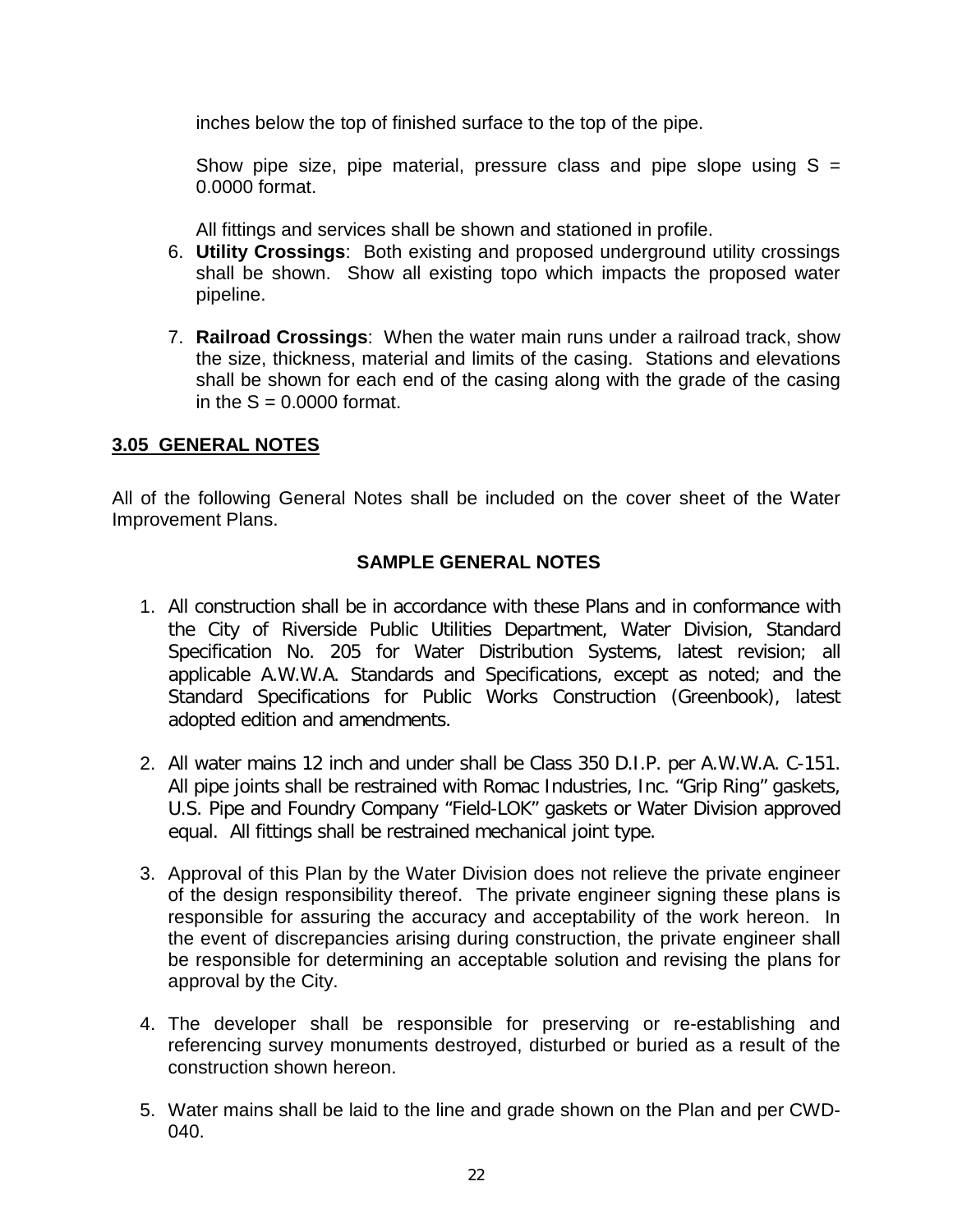- A. The Developer's Engineer shall provide a construction off-set line and station all fittings and appurtenances. Cut sheets shall be provided for pipelines on all streets.
- B. Minimum depth of cover over water mains under 12-inches in diameter shall be 3.0 feet, unless otherwise noted. All 12-inch and larger diameter water mains shall have 4.0 feet of cover.
- 6. The existence and location of any underground utility pipes, conduits, cables or structures shown on these Plans were obtained by a search of available records. To the best of our knowledge, there are no existing utilities except as shown on these Plans. The Contractor is required to take due precautionary measures to protect the utility lines shown, or any other lines not of record or not shown on these Plans.
- 7. Proposed electrical underground and street light facilities are not shown on the Plan. The Contractor shall coordinate installation with the Developer and Public Utilities Department, Electrical Division, 951-826-5489, for locations of the proposed electrical and street light facilities.
- 8. Pipe shall be handled so as to protect pipe at all times and shall be carefully bedded to provide continuous bearing and to prevent uneven settlement. Pipe shall be protected against flotation at all times. Open ends shall be sealed at all times when construction is not in progress.
- 9. Unless otherwise approved, water mains and sewer mains shall not cross with less than 1.0 foot of vertical clearance. Water service lines and sewer laterals shall not be in the same trench, a minimum, horizontal clearance of 10 feet is required. Water mains shall clear all house sewer laterals by a minimum of 1.0 foot vertical clearance (per CWD-015 and CWD-023).
- 10.Water meter boxes and fire hydrants shall be placed at curb site locations. The Contractor shall adjust the meter boxes to sidewalk grade after the sidewalks have been poured. Water meter boxes shall not be located in driveways.
- 11.A material list, per Water Division Specification No. 205, Appendix I Approved Material List and material certifications must be submitted for Water Division approval prior to installation.
- 12.The Contractor may begin construction only after a preconstruction meeting is held with the Water Division Engineering staff. Contact Water Contract Administration at 951-826-5482, at least one week prior to the planned start of construction of the waterlines to arrange this meeting.
- 13.The Contractor shall call in a location request to Underground Service Alert (USA), Dial 811, two working days before digging. No Street Opening Permit will be issued by the Public Works Department involving excavation for underground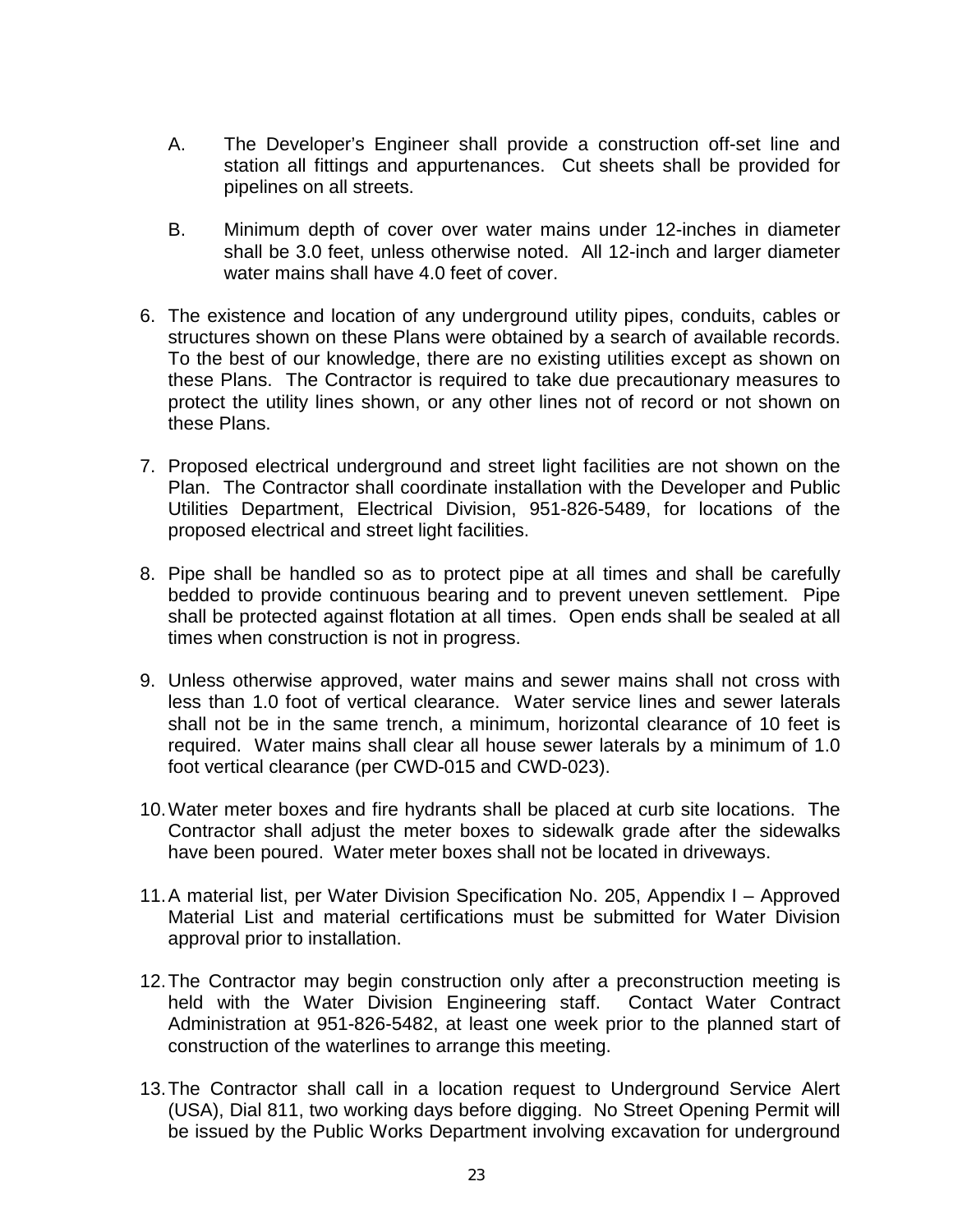facilities unless the applicant has been provided an inquiry identification number by USA. All necessary permits shall be taken out by the construction Contractor. A Street Opening Permit, issued by the Public Works Department, or a Riverside County Encroachment Permit, depending upon jurisdiction, is required prior to the start of construction.

- 14.The Contractor shall pothole existing utilities, prior to construction, to determine the depth of cover. The water main shall be installed with the required vertical clearance. If insufficient cover exists, the Contractor shall contact the private engineer who signed the plan to determine an acceptable solution.
- 15.The Contractor shall request Water Division inspection two working days prior to trenching. Plans and Specifications shall be on-site at all times.
- 16.Water mains shall be sand bedded in accordance with CWD-040 and per Part 3, Section 306-1.2.1 of the Specification 205.
- 17.The Contractor shall not backfill any trenches until Contractor has obtained asbuilt stationing on all fittings and appurtenances. Pressure testing will not be allowed until "As-Builts," submitted by the Contractor, have been approved by the Water Division.
- 18.The Contractor shall bulkhead mains, place and compact backfill, test, sterilize and pass bacteriological testing before any tie-ins are made to the City system. City forces will make the final system connections from the existing main. No connections will be made until all testing is complete and written passing bacteriological test results have been submitted to the Water Division.
	- A. Pressure testing shall be conducted after the trench backfill has passed the required compaction tests. Hydro test pressure shall be 200 psi for two hours. The leakage limit is 15 gallons per inch diameter per mile, per 24 hours for DIP pipe. No leakage is allowed for welded steel pipe.
	- B. Chlorination shall be performed per Part 7, Section 700-5 of Specification 205. Gas chlorination will not be allowed. After the minimum chlorination contact time, the Contractor shall dechlorinate the test water in accordance with the California Regional Water Quality Control Board, Santa Ana Region Order No. 98-67 and National Pollution Discharge Elimination System (NPDES) No. CAG998001.
	- C. A minimum of two bacteriological tests are required, per day. Approximately one sample shall be taken per 500 feet of main for two consecutive days.
- 19.Refer to City of Riverside Public Works Department drawings (list the R-, S-, and D- numbers) for project coordination.
- 20.Blue hydrant reflectors are required for each hydrant.